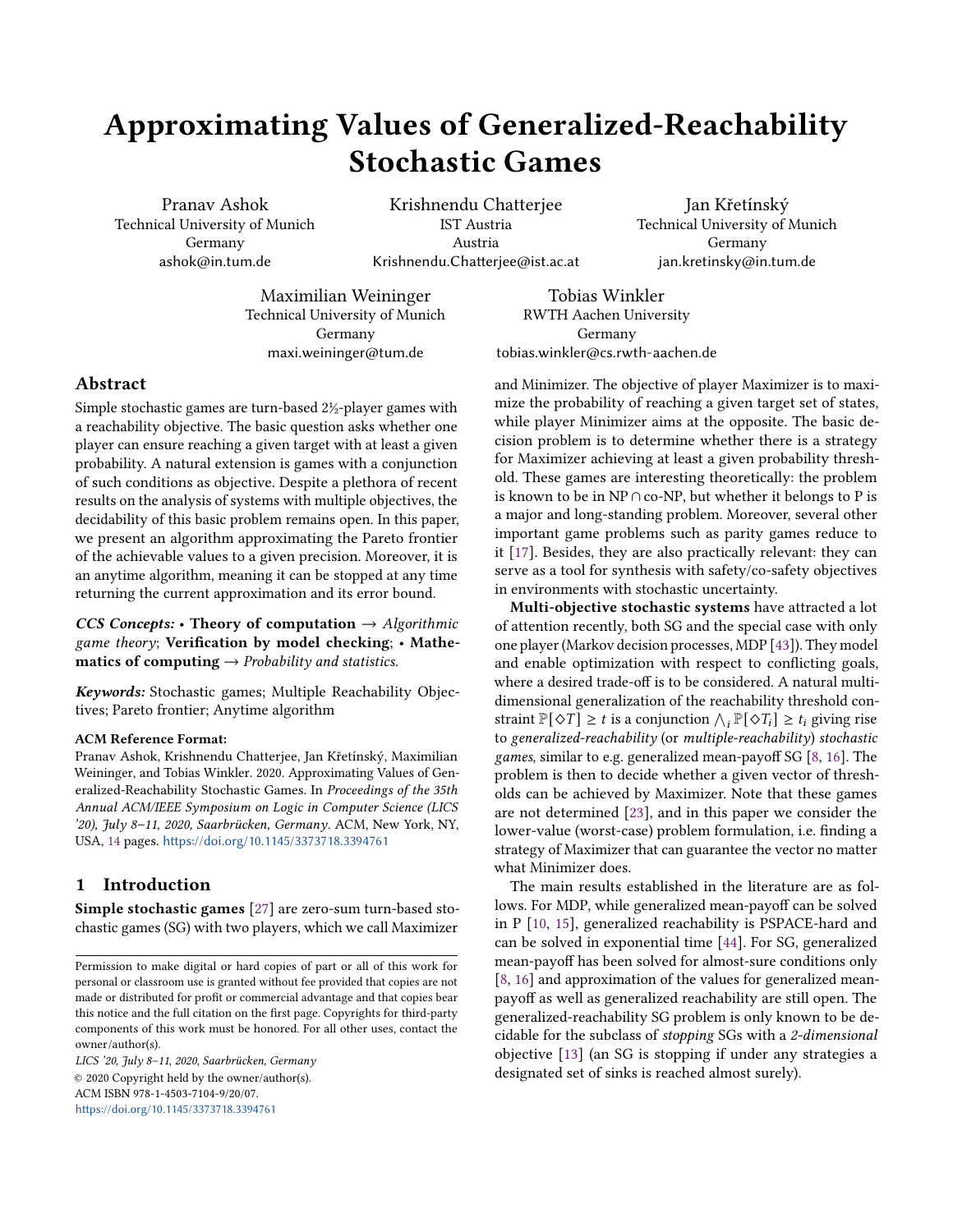The main open question for generalized-reachability SG is decidability. There are several important subgoals towards this problem: From the decidability perspective, stopping SG with more than 2-dimensional objectives, or general SG with 2- (or more) dimensional objectives have been open. Moreover, the same holds even for  $\varepsilon$ -approximability. From the algorithmic perspective, [\[23\]](#page-13-5) provides a converging sequence of lower bounds on the Pareto frontier, i.e. the set of achievable vectors that are pointwise-maximal (in other words, vectors which cannot be improved in one dimension without sacrificing another one). It is open whether converging upper bounds can also be computed. Since such bounds would imply  $\varepsilon$ -approximability, this open question is the most imminent.

Our contribution in this paper is twofold. Firstly, we prove the following theorem:

Theorem: The set of all achievable vectors in an arbitrary (not necessarily stopping) SG with generalizedreachability objective of any dimension can be effectively approximated for any given precision  $\varepsilon$ .

Secondly, we provide a value-iteration algorithm that approximates the Pareto frontier by giving converging lower and upper bounds. Consequently, it becomes an anytime algorithm, providing the current approximation and its error at each moment of the computation. Thus our first contribution resolves the  $\varepsilon$ -approximability open question and our second contribution resolves the algorithmic open question; both results are for arbitrary SG with generalized-reachability objectives of any dimension.

Convergent upper bounds on the value are known to be notoriously difficult to achieve. Until recently, the default engine for analysis in the most used probabilistic model checker PRISM [\[40\]](#page-13-10) and PRISM-Games [\[22\]](#page-13-11) used value iteration, e.g. [\[43\]](#page-13-3), which converges to the value from below, but because of the used stopping criteria the results could be arbitrarily wrong [\[35\]](#page-13-12). For a solution with a given precision, one could use linear programming instead, which however, does not scale well for MDP, and, more importantly, does not work at all for SG [\[28\]](#page-13-13). For MDP, value iteration has been extended [\[11,](#page-13-14) [35\]](#page-13-12) so that it provides not only the under-approximating convergent sequence, but also an over-approximating one, calling the technique "bounded value iteration" (due to [\[41\]](#page-13-15)) or "interval iteration", respectively. Its essence is to collapse maximal end components (MECs) of the MDP, thereby not changing the values; on MDP without MECs the over-approximating sequence converges to the actual value of the (collapsed as well as original) MDP. This technique was further extended to MDP with mean-payoff objective [\[2\]](#page-12-1). In contrast, for SG one cannot collapse MECs since they account for non-trivial alternating structure, as opposed to MDP, where any desired action exiting the MEC can be taken almost surely. Therefore, a more complex procedure has been proposed for SG [\[37\]](#page-13-16): Depending on the current under-approximation, problematic parts of MECs are dynamically identified and their over-approximation is

lowered to over-approximations of certain actions exiting the MEC, as exemplified and explained later. We lift this procedure to general dimensions. Note that we do not give any convergence rate for our algorithm, because it is not possible to extend the argument of the single-dimensional case [\[19\]](#page-13-17) in a straightforward manner. This argument requires the lowest probability occurring in a play to be bounded. However, in the multi-dimensional setting strategies may need infinite memory and hence there is no lower bound on the probability that a strategy assigns to actions [\[24,](#page-13-18) Appendix B1, full version]. Giving bounds on the convergence is an interesting direction of future work.

This paper combines and extends several techniques from literature to obtain the corresponding result for the multidimensional case:

- Firstly, we use the Bellman operator extended to downward-closed sets (instead of just real values) [\[23\]](#page-13-5), allowing for value iteration in the multi-dimensional setting.
- Secondly, we exploit the technique of [\[37\]](#page-13-16), which in the single-dimensional setting repetitively identifies the problematic parts of MECs hindering convergence.
- Thirdly, in order to apply this technique, we reduce the multi-dimensional problem to a continuum of singledimensional problems, by splitting the Pareto front into directions, similar to [\[33\]](#page-13-19).
- Fourthly, we group the single-dimensional problems into finitely many regions, similar in spirit to regions of timed automata [\[1\]](#page-12-2) since they are essentially given by orderings of the approximate values of certain actions. Nevertheless, due to the projective geometry of the problem, we need to work slightly more generally with simplicial complexes, see e.g. [\[36\]](#page-13-20).

The main technical difficulty is to identify (i) the parts of MECs with an unjustified too high upper bound and (ii) the value to which it should be decreased in each step. Both of these depend on the desired trade-off between the targets. As we compute the whole set of achievable vectors, we need to consider all possible trade-offs, which are, moreover, uncountably many.

Related work. Already for a decade, MDP have been extensively studied in the setting of multiple objectives. Multiple objectives have been considered both qualitative, such as reachability and LTL [\[30\]](#page-13-21), as well as quantitative, such as mean payoff [\[10,](#page-13-6) [15\]](#page-13-7), discounted sum [\[18\]](#page-13-22), or total reward [\[32\]](#page-13-23). The expectation has been combined with variance in [\[12\]](#page-13-24). Beside expectation queries, conjunctions of percentile (threshold) queries have been considered for various objectives [\[10,](#page-13-6) [21,](#page-13-25) [31,](#page-13-26) [45\]](#page-13-27). Further, for general Boolean combinations for Markov chains with total reward, [\[34\]](#page-13-28) approximates the value, while computability is still open. In contrast, [\[47\]](#page-13-29) shows that Boolean combinations over mean payoff games become quickly undecidable. For the specifics of the two-dimensional case and the interplay of the two objectives, see [\[4\]](#page-12-3). The usage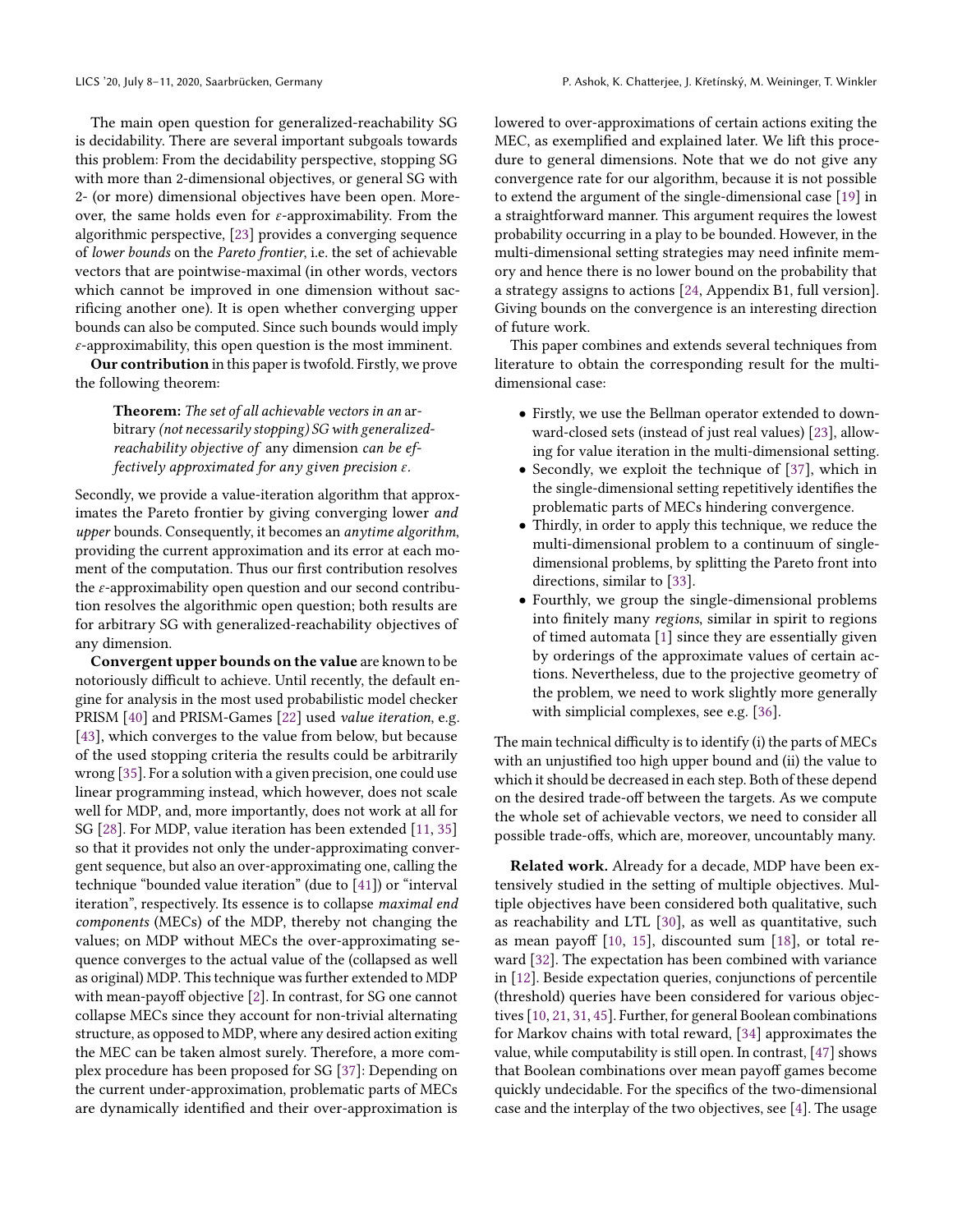of the multi-dimensional setting is discussed in [\[5,](#page-12-4) [6\]](#page-12-5), comparing multiple rewards and quantiles and reporting how they have practically been applied and found useful by domain experts.

More recently, SG have been also analyzed with multiple objectives; [\[46\]](#page-13-30) provides an overview and implementation of existing algorithms for Pareto frontier computation for multiobjective total reward, reachability, and probabilistic LTL properties as well as mixtures thereof. However, the computation is limited to stopping SGs, i.e. ones without end components

Multiple mean-payoff objective was first examined in [\[8\]](#page-12-0) and both the qualitative and the quantitative problems are coNP-complete [\[16\]](#page-13-4). Although Boolean combinations of meanpayoff are undecidable in general [\[47\]](#page-13-29), in certain subclasses of SG they can be approximated [\[9\]](#page-12-6). Boolean combinations of total-reward objectives were approximated in the case of stopping games [\[23\]](#page-13-5) and applied to autonomous driving [\[25\]](#page-13-31), where LTL is reduced to total reward in the case of stopping games and, for dimension two, the problem is shown decidable in [\[13\]](#page-13-9).

PRISM-Games [\[38\]](#page-13-32) provides tool support for several multiplayer multi-objective settings [\[39\]](#page-13-33). Other tools supporting multi-player settings, GAVS+ [\[26\]](#page-13-34) and GIST [\[20\]](#page-13-35), are not maintained any more and are limited to single-objective settings.

In many settings, Pareto frontiers can be  $\varepsilon$ -approximated in polynomial time [\[42\]](#page-13-36). Pareto frontiers are constructed for the generalized mean-payoff objective for 2-player (non-stochastic) games in [\[14\]](#page-13-37), MDPs in [\[10,](#page-13-6) [21\]](#page-13-25), and SGs in [\[9\]](#page-12-6). For the generalized-reachability, the Pareto frontier is approximated for MDP in [\[30\]](#page-13-21), but for SG the Pareto frontier is not even known to be given by finitely many points, except for dimension two [\[13\]](#page-13-9). In contrast, in the single-dimensional case, the value is known to be a multiple of a denominator that can be calculated from the syntactic description of the game [\[19\]](#page-13-17).

Structure of the paper After recalling the basic notions in Section [2,](#page-2-0) we illustrate the problem, the difficulties and our solution on examples in Section [3.](#page-4-0) The algorithm is described and the correctness intuitively explained in Section [4](#page-7-0) and formally proven in Section [5.](#page-11-0) The proofs of several technical statements are, for the sake of readability, relayed to [\[3,](#page-12-7) Appendix]. We conclude in Section [6.](#page-12-8)

## <span id="page-2-0"></span>2 Preliminaries

## 2.1 Stochastic Games

A probability distribution on a finite set X is a mapping  $\delta$ :  $X \to [0, 1]$ , such that  $\sum_{x \in X} \delta(x) = 1$ . The set of all probability distributions on X is denoted by  $\mathcal{D}(X)$ . Given a dimension  $n \in \mathbb{N}$ , often implicitly clear from context, and  $c \in \mathbb{R}$ , we let  $\vec{c}$  denote the *n*-dimensional vector with all components equal to c. For a vector  $\vec{v}$ , its *i*-th component is denoted  $\vec{v}_i$ . We compare vectors component-wise, i.e.  $\vec{u} \leq \vec{v}$  if  $\vec{u}_i \leq \vec{v}_i$  for all . In this paper, we restrict ourselves to non-negative vectors, i.e. elements of  $\mathbb{R}^n_{\geq 0}$ 

Now we define turn-based two-player stochastic games. As opposed to the notation of e.g. [\[27\]](#page-13-1), we do not have special stochastic nodes, but rather a probabilistic transition function.

**Definition 2.1** (SG). A stochastic game (SG) is a tuple  $(S, S_{\Box})$  $S_{\bigcirc}$ ,  $S_0$ , A, Av,  $\delta$ ), where S is a finite set of states partitioned into the sets  $S_{\Box}$  and  $S_{\bigcirc}$  of states of the player Maximizer and *Minimizer*, respectively,  $s_0 \in S$  is the *initial* state, A is a finite set of *actions*, Av :  $S \rightarrow 2^A$  assigns to every state a set of available actions, and  $\delta : S \times A \rightarrow \mathcal{D}(S)$  is a transition function that given a state s and an action  $a \in Av(s)$  yields a probability distribution over successor states.

A Markov decision process (MDP) is then a special case of SG where  $S_{\bigcirc} = \emptyset$ . We assume that SG are non-blocking, so for all states s we have  $Av(s) \neq \emptyset$ .

For a state s and an available action  $a \in Av(s)$ , we denote the set of successors by Post(s, a)  $:= \{s' | \delta(s, a, s') > 0\}$ . We say a state-action pair  $(s, a)$  is an *exit* of a set of states  $T$ , written (s, a) exits T, if  $\exists t \in Post(s, a) : t \notin T$ , i.e., if with some probability a successor outside of  $T$  could be chosen. Further, we use Exits(T) = {(s, a) | s  $\in$  T, a  $\in$  Av(s), (s, a) exits T} to denote all exits of a state set  $T \subseteq S$ . Finally, for any set of states  $T \subseteq S$ , we use  $T_{\square}$  and  $T_{\square}$  to denote the states of T that belong to Maximizer and Minimizer, whose states are drawn in the figures as  $\Box$  and  $\bigcirc$ , respectively.

The semantics of SG is given in the usual way by means of strategies and the induced Markov chain [\[7\]](#page-12-9) and its respective probability space, as follows. An *infinite path*  $\rho$  is an infinite sequence  $\rho = s_0 a_0 s_1 a_1 \cdots \in (S \times A)^\omega$ , such that for every  $i \in \mathbb{N}$ ,  $a_i \in Av(s_i)$  and  $s_{i+1} \in Post(s_i, a_i)$ . Finite paths are defined analogously as elements of  $(S \times A)^* \times S$ . A strategy of Maximizer or Minimizer is a function  $\sigma : (S \times A)^* \times S_{\square} \rightarrow$  $\mathcal{D}(\mathsf{A})$  or  $(S \times \mathsf{A})^* \times S_{\bigcirc} \to \mathcal{D}(\mathsf{A})$ , respectively, such that  $\sigma(\rho s) \in \mathcal{D}(\mathsf{Av}(s))$  for all s. We call a strategy deterministic if it maps to Dirac distributions only; otherwise, it is randomizing. A pair  $(\sigma, \tau)$  of strategies of Maximizer and Minimizer induces an (infinite state) Markov chain  $G^{\sigma,\tau}$  with finite paths as states.  $s_0$  being initial, and the transition function  $\delta$ (ws, wsas') =  $\sigma$ (ws)(a)  $\cdot \delta$ (s, a, s') for states of Maximizer and analogously for states of Minimizer, with  $\sigma$  replaced by  $\tau$ . The Markov chain induces a unique probability distribution  $\mathbb{P}^{\sigma,\tau}$  over measurable sets of infinite paths [\[7,](#page-12-9) Ch. 10] (the usual index with the initial state is not used since it is fixed already in the game).

#### 2.2 End Components

Now we recall a fundamental tool for analysis of MDP called end components. An end component of a SG is then defined as the end component of the underlying MDP with both players unified.

**Definition 2.2** (EC). A non-empty set  $T \subseteq S$  of states is an *end component (EC)* if there is a non-empty set  $B \subseteq \bigcup_{s \in T} Av(s)$ of actions such that

1. for each  $s \in T$ ,  $a \in B \cap Av(s)$ , we have  $(s, a) \notin Ext(s, T)$ ,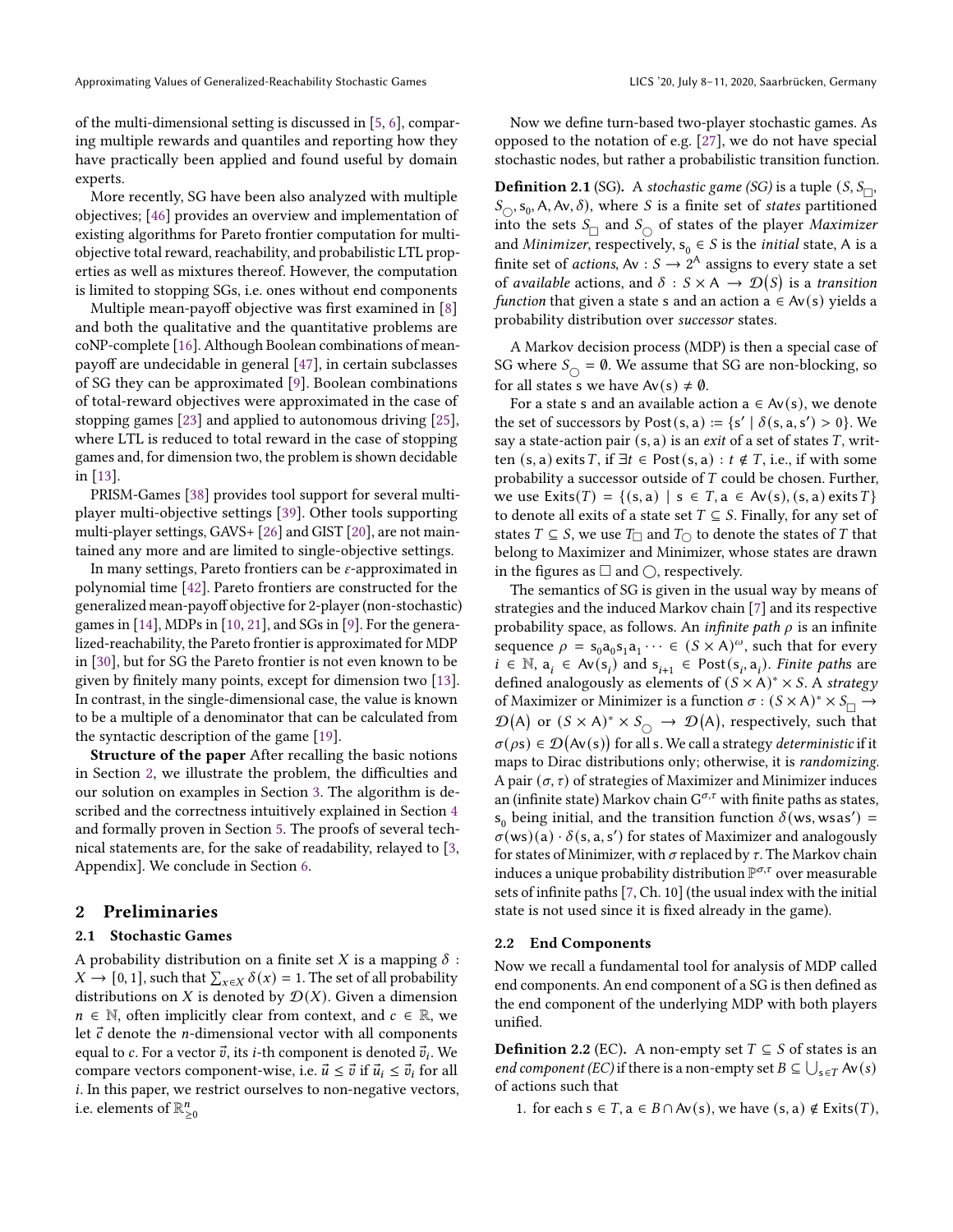2. for each  $s, s' \in T$  there is a finite path  $w = sa_0 \dots a_n s' \in T$  $(T \times B)^* \times T$ , i.e. the path stays inside T and only uses actions in  $B$ .

Intuitively, ECs correspond to bottom strongly connected components of the Markov chains induced by possible strategies. Hence for some pair of strategies all possible paths starting in an EC remain there. An EC  $T$  is a *maximal end compo*nent (MEC) if there is no other end component  $T'$  such that  $T \subseteq T'$ . Given an SG G, the set of its MECs is denoted by  $MEC(G)$  and can be computed in polynomial time [\[29\]](#page-13-38).

#### 2.3 Generalized Reachability

For a set  $T \subseteq S$ , we write  $\Diamond T := \{s_0 a_0 s_1 a_1 \cdots \in (S \times A)^{\omega} \mid$  $\exists i \in \mathbb{N} : s_i \in T$ } to denote the (measurable) set of all paths which eventually reach  $T$ . A generalized-reachability objective (of dimension *n*) is an *n*-tuple  $\mathcal{T} = (T_1, \ldots, T_n)$  of state sets  $T_i \subseteq S$ . A vector  $\vec{v}$  (of dimension *n*) is *achievable* if there is a strategy  $\sigma$  of Maximizer such that for all strategies  $\tau$  of Minimizer

$$
\forall i \in \{1, \ldots, n\} \quad \mathbb{P}^{\sigma, \tau}(\diamondsuit T_i) \geq \vec{v}_i
$$

Note that, since these games are not determined [\[23\]](#page-13-5), this corresponds to the lower value, i.e. the worst case analysis.

For a given state s, the set of points achievable from s, meaning in a game where the initial state is set to s, is denoted  $\mathfrak{A}_{\mathcal{T}}(s)$  or just  $\mathfrak{A}(s)$  when  $\mathcal{T}$  is clear from context.

## 2.4 Basic Geometry Notation and Pareto Frontiers

In order to consider convex combinations of sets, we define scaling of a set  $X \subseteq \mathbb{R}^n$  by a constant  $c \in [0,1]$  as  $c \cdot X =$  ${c \cdot x \mid x \in X}$ , and the Minkowski sum of sets X and Y as  $X + Y = \{x + y \mid x \in X, y \in Y\}$ . The convex hull of a set *X* is denoted by  $conv(X) = {\sum_{i=1}^{k} a_i x_i \mid k \ge 1, x_i \in X, a_i \ge 1}$  $0, \sum_{i=1}^{k} a_i = 1$ .

A downward closure of a set X of vectors is  $dwc(X) := \{y \mid$  $\exists x \in X : y \leq x$ . A set X is downward closed if  $X = d$ wc $(X)$ . The set  $\mathfrak A$  of achievable points is clearly downward closed.

It will be convenient to use a few basic notions of projective geometry, which we now recall. Intuitively, a direction is a ray from the origin  $\vec{0}$  into the (*n*-dimensional) first quadrant. As such, we may represent it with any vector  $\vec{v} \neq \vec{0}$  on that ray. Then all vectors  $\lambda \cdot \vec{v}$  for any  $\lambda \in \mathbb{R}_{>0}$  are equivalent and represent the same direction. For instance, direction  $\mathbf{d} =$  $[(1, 0, 0)]$  denotes the x-axis and it is equal to  $[(\lambda, 0, 0)]$  for any  $\lambda > 0$ . Formally, a direction  $\mathbf{d} = [\vec{v}]$  is the set  $\{\lambda \cdot \vec{v} \mid \lambda \in \mathbb{R}_{>0}\}.$ We denote by  $D = \{ [\vec{v}] \mid \vec{v} \in dwc(\{\vec{1}\}) \}$  the set of all directions (in the first quadrant).

Given a set  $X$  of points and a direction  $d$ ,  $X$  evaluated in direction d is the (Euclidean) length of the vector from the origin to the farthermost intersection of  $X$  and  $d$ , denoted

$$
X[\mathbf{d}] := \sup\{||\vec{x}|| \mid \vec{x} \in X, \mathbf{d} = [\vec{x}]\}
$$

with the usual sup  $\emptyset = 0$ . Fig. [1](#page-3-0) illustrates an evaluation of a direction on an achievable set. Intuitively, it describes what is



<span id="page-3-0"></span>Figure 1. Example showing a Pareto frontier of a set  $X$ , a direction d, and the point of intersection of d with the frontier, depicted as  $\bullet$ in distance  $X[d]$  from the origin.

achievable if we prefer the dimensions in the "ratio" given by d. Another example is the whole set (blue and red) of Fig. [4a:](#page-5-0) **a**. Another example is the whole se<br>evaluated in  $[(1, 1)]$  it yields  $\sqrt{2}/2$ .

Given a downward closed set  $X$ , its Pareto frontier is the set of farthermost points in each direction:

$$
\mathfrak{P}(X) = \{ \vec{x} \mid \mathbf{d} \in \mathsf{D}, \mathbf{d} = [\vec{x}], X[\mathbf{d}] = | |\vec{x}| \}
$$

The Pareto frontier of a state s is the Pareto frontier of the set achievable in s, i.e.  $\mathfrak{P}(s) := \mathfrak{P}(\mathfrak{A}(s))$ . The *Pareto set of the* game is  $\mathfrak{P} := \mathfrak{P}(\mathsf{s}_0)$ . Thus by definition,  $\mathfrak{P} = \mathfrak{P}(\mathfrak{A}(\mathsf{s}_0))$  and, further,  $dwc(\mathfrak{B})$  is (the closure of)  $\mathfrak{A}(s_0)$ .<sup>[1](#page-3-1)</sup> Note that it is not known whether  $\mathfrak A$  is closed, since it is not known whether the suprema of achievable points are also achievable. Our notion of  $\mathfrak P$  includes these suprema, which is why it is only equal to the closure of  $\mathfrak{A}$ .

#### <span id="page-3-3"></span>2.5 Problem Formulation

In this paper, we are interested in  $\varepsilon$ -approximating  $\mathfrak{P}$ . In terms of under- and over-approximation:

Given an SG, generalized-reachability objective  $\mathcal T$ , and precision  $\varepsilon > 0$ , the task is to construct sets  $\mathcal{L}, \mathcal{U} \subseteq \mathbb{R}^{|\mathcal{T}|}$ such that for each direction  $d \in D$ ,  $\mathcal{L}[d]$  and  $\mathcal{U}[d]$  are effectively computable and we have

 $\mathcal{L}[\mathbf{d}] \leq \mathfrak{P}[\mathbf{d}] \leq \mathcal{U}[\mathbf{d}]$  and  $\mathcal{U}[\mathbf{d}] - \mathcal{L}[\mathbf{d}] < \varepsilon$ .

#### <span id="page-3-2"></span>2.6 Multi-dimensional and Bounded Value Iteration

In this section we recall two extensions of the standard value iteration: a generalization for multi-dimensional objectives and a "bounded" one with an over-approximating sequence. Firstly, the multi-dimensional Bellman operator for reachability, e.g. [\[23\]](#page-13-5),

$$
\mathfrak{B}: (S \to 2^{[0,1]^n}) \to (S \to 2^{[0,1]^n})
$$

works with sets  $X(s)$  of points achievable in s rather than single points:

<span id="page-3-1"></span><sup>&</sup>lt;sup>1</sup>Our notion of Pareto frontier captures the whole surface in the first quadrant. Other definitions such as  $\mathfrak{P}_{\mathcal{T}} = {\vec{v} \mid \vec{v} \text{ is achievable } \wedge \forall \text{ achievable } \vec{u}$ :  $\vec{u} \not> \vec{v}$ } only capture the Pareto optimal points. For example, if the set of achievable points in the three-dimensional space is the whole unit cube then our definition returns its three sides, while the other definition returns only the singleton with the Pareto optimal point (1, 1, 1).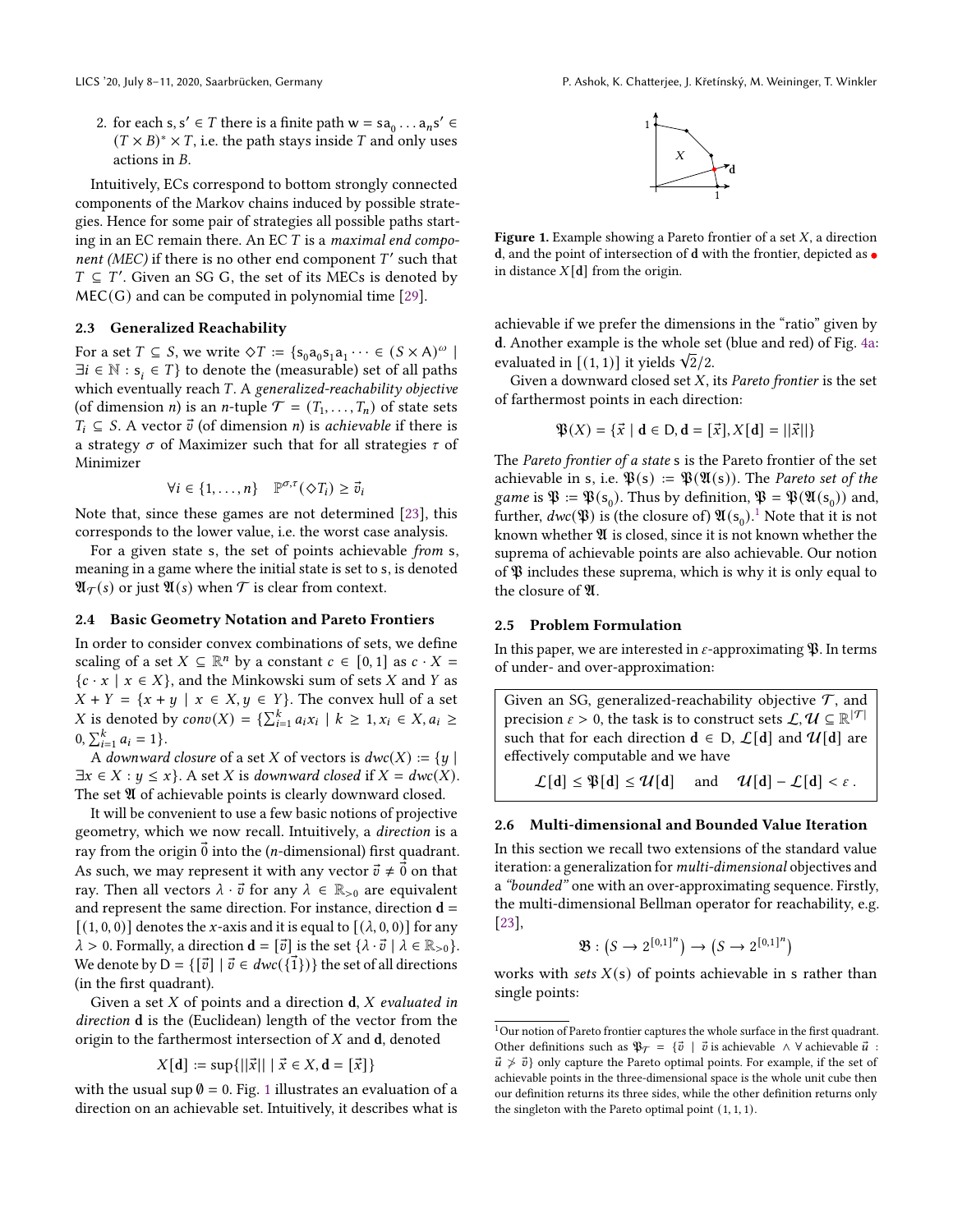where we define

$$
X(s, a) = \left( dwc(\{\mathbb{1}_{\mathcal{T}}(s)\}) + \sum_{s' \in S} \delta(s, a, s') \cdot X(s') \right) \cap 1
$$

and  $\mathbb{I}_{\mathcal{T}}$  is the indicator vector function of target sets, i.e.  $\mathbb{1}_{\mathcal{T}}(s)$  equals 1 if  $s \in T_i$  and 0 otherwise, and  $1 = dwc(\{\vec{1}\})$  is the unit box.

Intuitively, the operator works as follows. Given what can be achieved from s using now an action a, we can compute the value for the minimizing state as the intersection over all actions since these points are achievable no matter what Minimizer does. For maximizing states, if there exists an action achieving a point then Maximizer can achieve it from here; moreover, we compute the convex hull since Maximizer can also randomize and, as opposed to the minimizing case with intersection, union of convex sets need not be convex. Once we have dealt with decision making on the first line, it remains to determine what can be achieved by each decision, on the second line. The achievable values are given by the weighted average of the successors' values, but additionally, the base case of targets must be handled. Namely, whenever a state is in a target set, all values up to 1 in that dimension are achievable (but not greater than 1).

This also gives rise to an algorithm approximating  $\mathfrak{A}$ , which is the least fixpoint of  $\mathfrak{B}$  [\[23\]](#page-13-5). We initialize L :  $S \rightarrow 2^{[0,1]^n}$ to return  $\{\vec{0}\}$  everywhere and iteratively apply the Bellman operator, yielding arbitrarily precise approximations of  $\mathfrak V$  by  $\mathfrak{B}^k(L)$  as  $k \to \infty$  [\[23\]](#page-13-5)<sup>[2](#page-4-1)</sup>. Moreover, for every state *s* it can be checked that the set  $\mathfrak{B}^k(L)(s)$  is presented at each step k as a closed downward-closed convex polyhedron, i.e. a finite object. Thus we can effectively construct any desired approximation.

However, it is not known how to bound the difference of the actual achievable set  $\mathfrak A$  and the approximation after  $k$ iterations. For that reason, [\[37\]](#page-13-16) introduced for the singledimensional case the bounded value iteration (named along the tradition of [\[41\]](#page-13-15)), a way to compute also an over-approximating sequence. If we initialize U to return  $dwc(\{\vec{1}\})$  everywhere<sup>[3](#page-4-2)</sup>, then  $\lim_{k\to\infty} \mathfrak{B}^k(\mathsf{U})$  is a fixpoint, which is generally different from the least one. Hence [\[37\]](#page-13-16) modifies  $\mathfrak B$  so that it has a single fixpoint equal to the least one of the original  $\mathfrak{B}$ . Then both the sequence of lower bounds and of upper bounds converge to  $\mathfrak{A}$ , the value of the game. The modification is demonstrated

<span id="page-4-3"></span>

Figure 2. An example demonstrating the complications arising in an end component.

in the next section, where we also illustrate the main ideas how to cope with the multi-dimensional case.

#### <span id="page-4-0"></span>3 Example

In this section, we illustrate the issues preventing convergence of the upper bounds, as well as the solution of [\[37\]](#page-13-16) and our extension of it. Value iteration converges if the SG is stopping, i.e. if the game reaches a designated sink with probability 1, or equivalently, if there are no end components (ECs). Hence the difficulty in solving reachability SG is rooted in ECs, as it is possible to cycle in its states infinitely long. As a running example, consider the EC in Fig. [2](#page-4-3) with states p, q, r and actions a, ..., g. The symbols  $\alpha$ ,  $\beta$  and  $\gamma$  are placeholders; in the single dimensional case, they represent a real number; in the multi dimensional case, a Pareto frontier. One can make this game a standard SG in the single dimensional case by, for example, replacing  $\alpha$  with a transition that reaches the target with probability  $\alpha$  and the sink with probability 1 –  $\alpha$ . The multidimensional case is a straightforward extension.

We start by considering the single-reachability objective. The standard Bellman update procedure as described in Section [2.6](#page-3-2) reduces to the following equations, where intersections become minima and unions become maxima. We write  $\mathsf{U}_k$  as short for  $\mathfrak{B}^k(\mathsf{U})$ .

$$
U_{i+1}(p) = \min \{U_i(q), U_i(r), \gamma\}
$$
  
 
$$
U_{i+1}(q) = \max \{U_i(p), \alpha\}
$$
  
 
$$
U_{i+1}(r) = \max \{U_i(p), \beta\}
$$

By replacing U with L, we get the update equations for the lower bound. Recall that we initialize  $L_0$  to return 0 everywhere and  $U_0$  to return 1 everywhere.

#### <span id="page-4-4"></span>3.1 MDP

Firstly, let us briefly mention the solution of [\[11,](#page-13-14) [35\]](#page-13-12) for MDP. Suppose that all states belonged to the maximizing player, i.e. p was also maximizing. Then, the initialization  $U_0 = \vec{1}$  is already a fixpoint, although the true value of all three states is max $\{\alpha, \beta, \gamma\}$ . Intuitively, the reason for this is that the equations create a cyclic dependency: the process of finding the value by "asking neighbours" is not well-founded and all states

<span id="page-4-1"></span><sup>&</sup>lt;sup>2</sup>Precisely,  $\lim_{k\to\infty}$   $\mathfrak{B}^k(L) \subseteq \mathfrak{A} \subseteq dw(\mathfrak{P}) = \text{clos}(\lim_{k\to\infty} \mathfrak{B}^k(L))$  where clos is the standard closure in  $\mathbb{R}^n$ .

<span id="page-4-2"></span> $3$ The same holds even if we initialize to 0 all the dimensions  $i$  in states from which there is no path to  $T_i$ , as is customary in MDP analysis. The solution of [\[37\]](#page-13-16) is not sensitive to this and does not require this special treatment in the initialization of U.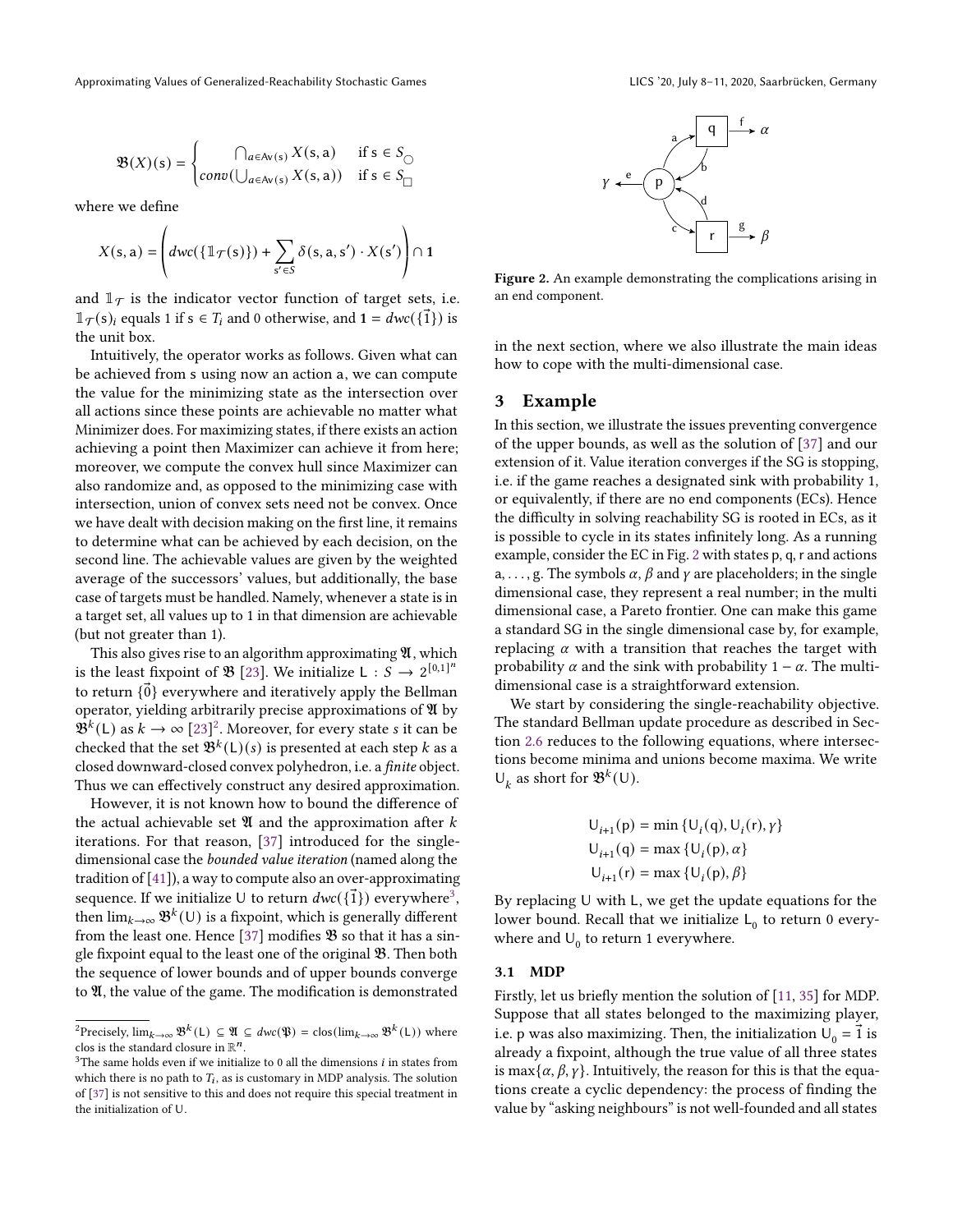falsely believe that they can achieve the higher value 1. [\[37\]](#page-13-16) calls such an EC bloated, having an unjustifiably large (bloated) upper bound. The solution of [\[11,](#page-13-14) [35\]](#page-13-12) is to detect that this is an EC and collapse it into a single state, eliminating the cycle. Only outgoing actions  $\alpha$ ,  $\beta$ ,  $\gamma$  of the EC are kept, and in the next iteration, the Bellman operator correctly sets the value of the collapsed state to max $\{\alpha, \beta, \gamma\}$ , thus converging to the true value. The solution of [\[37\]](#page-13-16) captures this idea from a different perspective: It does not change the underlying graph, but instead realizes that all three states can reach the "best exit" of the EC, i.e. the state with an action exiting the EC and having the highest value. Then the algorithm reduces the upper bounds of the states of the EC to that of the best exit. This is called deflating, as the "internal higher pressure" of bloated upper bounds is "relieved", equalizing with the best exit.

#### <span id="page-5-2"></span>3.2 Single-reachability SG

Secondly, for single-reachability SG, the EC cannot in general be collapsed, since the values of the states differ, and it is not clear a priori which states share a value. They depend on the ordering of the values of the exits, i.e. on the ordering of  $\alpha$ ,  $\beta$ and  $\gamma$ .

Case 1: If  $\gamma$  < min( $\alpha$ ,  $\beta$ ), then after the first iteration we have  $U_1(p) = \gamma$ ,  $U_1(q) = 1$  and  $U_1(r) = 1$ . After the next iteration,  $U_2(p) = \gamma$ ,  $U_2(q) = \alpha$  and  $U_2(r) = \beta$ . These are the true values, as observable in Figure [2.](#page-4-3) In this case  $\cup_k$  converges to the value. However, note that the values of the states in the same EC are different.

*Case 2*: If  $\gamma \ge \min(\alpha, \beta)$ , and say  $\alpha > \beta$ , then the values of p and r are  $\beta$  and that of q is  $\alpha$ . This is the case, because p will always play action c, not allowing state r to achieve anything but the smallest value  $\beta$ . However,  $\bigcup_k$  does not converge to these values. In the first iteration,  $U_1(p) = \gamma$ ,  $U_1(q) = 1$  and  $U_1(r) = 1$ . After the next iteration,  $U_2(p) = U_2(q) = U_2(r) = \gamma$ . After this, the upper bounds do not change any more, because we have the problem of cyclic dependencies as described in Section [3.1.](#page-4-4) If we fix the strategy of the Minimizer to c as that is the best choice, only  $\{p, r\}$  forms an EC. The value of both p and r is  $\beta$ , as that is the best exit that the Maximizer can achieve, given that Minimizer does not play the suboptimal action a. Such an EC where all states share the same value is called simple end component (SEC) [\[37\]](#page-13-16). It is simple, because after fixing the strategy of Minimizer to be optimal, this player cannot influence the play anymore (as the SG locally becomes an MDP). In the SEC, Maximizer can direct the play to the best exit and almost surely achieve the value of it. Deflating the SEC  $\{p, r\}$ , i.e. setting the upper bound for all states in the SEC to that of the best exit, correctly updates the bounds to  $\beta$ . Afterwards, the upper bound of q is correctly set to  $\alpha$  in the next iteration. So one would like to find and deflate all SECs.

However, which states form a SEC depends on the relative ordering of the exits' values and the corresponding choices that Minimizer makes (recall we had to fix the strategy of p

<span id="page-5-1"></span>

Figure 3. Pareto frontiers of  $\alpha$  (left),  $\beta$  (center) and  $\gamma$  (right) in a 2objective setting. X-axis represents the value along the first objective and Y-axis represents the value along the second objective.

<span id="page-5-0"></span>

Figure 4. (a) Visualizing the regions for state p; and (b) the result of deflating.

to the optimal action  $c$  in order to realize which states form the SEC). Indeed, in the case with  $\alpha < \beta$ , a different SEC ({p, q}) should be deflated and if  $\alpha = \beta$  then all three states form a SEC. Since we do not know the values of the exits, the algorithm uses the approximations  $(L<sub>i</sub>)$  to guess which actions are suboptimal for the Minimizer, and hence which states form a SEC. As the lower approximation converges to the value, the true SECs are eventually detected and correctly deflated. However, when  $L_i$  is not yet close enough to the value, the computation of SECs can be wrong, e.g. if  $\alpha < \beta$ , but for the first few iterations of the algorithm the lower bound on  $\beta$  is smaller than that on  $\alpha$ . Then, for these first iterations, the algorithm believes  $\{p, r\}$  to be the SEC, and only afterwards realizes that it actually is  $\{p, q\}$ . Hence, the operation we perform on the SEC has to be conservative, i.e. sound even if it is given a set of states that actually do not form a SEC. This is why deflating was introduced, as it is sound for any EC, even ones that are not SECs [\[37,](#page-13-16) Lemma 3]. In contrast, modifying the underlying graph by collapsing as in [\[11,](#page-13-14) [35\]](#page-13-12) would commit to the detected SEC-candidate and thereby possibly make the wrong choice. Note that we never know that we have correctly detected a SEC, we just know that in the limit we will eventually detect it.

#### <span id="page-5-3"></span>3.3 Generalized-reachability SG

Here we intuitively describe and illustrate the main elements of our solution. The formal definitions of the key concepts only follow in the next section.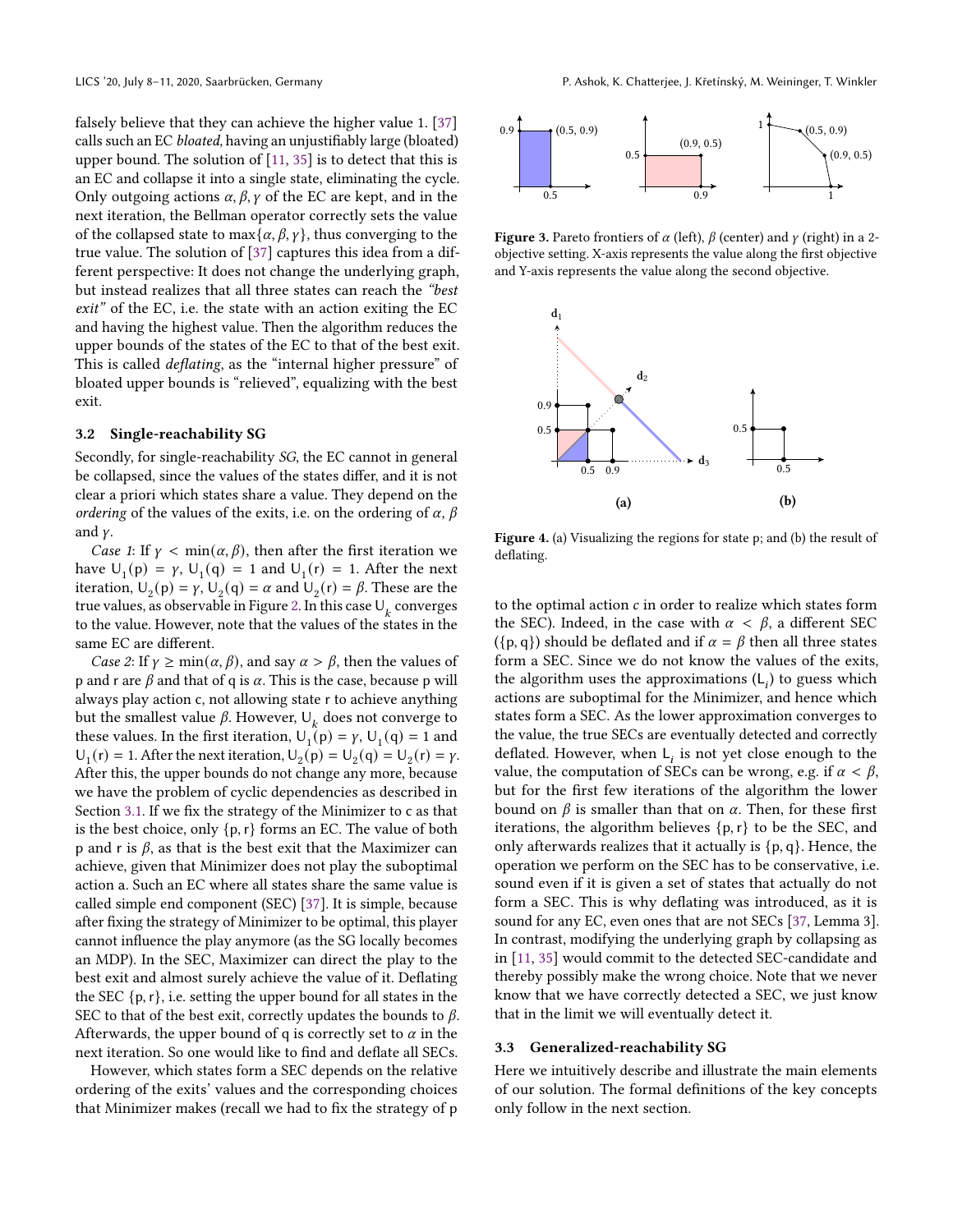Approximating Values of Generalized-Reachability Stochastic Games LICS '20, July 8–11, 2020, Saarbrücken, Germany

Regions. Consider again the example of Fig. [2.](#page-4-3) In the multidimensional case, instead of  $\alpha$ ,  $\beta$  and  $\gamma$  being reals, they are sets of achievable vectors. Let them be given as in Fig. [3,](#page-5-1) so e.g.  $\alpha = dwc({(0.5, 0.9)})$ . Here  $\gamma$  gives the highest values, so it is the best one for Maximizer, and hence Minimizer will not play the corresponding e (as in Case 2 in Section [3.2\)](#page-5-2).  $\alpha$  and  $\beta$ , however, cannot be compared. Depending on the trade-off (corresponding to a direction) that Maximizer wants to achieve,  $\alpha$  or  $\beta$  might be better than the other. To this end, let d be the direction in which Maximizer wants to maximize. Depending on d, Minimizer's behaviour changes. If the objective along the x-axis is more important, then Minimizer chooses action a. This way, the value of the more important objective is restricted to 0.5. If on the other hand, the objective along yaxis is more important, then the Minimizer chooses action c. The Minimizer, for each direction d, decides on the action to be chosen by comparing  $\alpha$  and  $\beta$  evaluated in that direction; in other words, by computing the minimum of  $\alpha[\mathbf{d}]$  and  $\beta[\mathbf{d}]$ .

Our algorithm identifies finitely many regions where the Minimizer has the same preference ordering over actions and then we deflate each region separately. In our example, we can identify three regions, as shown in Fig. [4a.](#page-5-0) Between the directions  $d_1$  and  $d_2$  (red • region), Minimizer's best choice is action c; between  $d_2$  and  $d_3$  (blue • region), Minimizer's best choice is action *a*; and along  $d_2$  (grey  $\bullet$  line), Minimizer is indifferent.

Deflating regional SECs. Once restricting to a region fixes the preference ordering over Minimizer's actions, we can proceed as in the single-dimensional case: We fix Minimizer's optimal strategy based on the lower bounds, identify SECcandidates and deflate them. That means we update the Pareto frontier in the region to that of the best exit from the SEC. The whole Pareto frontier is constructed piece by piece, region by region.

Returning to our running example, we have already identified the three regions in the Pareto frontier for state p in Figure [4a.](#page-5-0) The SECs depending on the regions are as follows: In the blue  $\bullet$  region it is {p, q}, in the red  $\bullet$  region it is {p, r}, and along  $d_2$  all three states form a SEC. Deflating the blue region, we see that the best exit from the SEC has value  $\alpha$ , so between 0° and 45° the value of p is set to the corresponding part of  $\alpha$ . Doing the same for the other two regions results in the Pareto frontier depicted in Figure [4b.](#page-5-0) This result is also intuitively expected, as depending on which direction Maximizer prefers, Minimizer can always restrict the play to the other exit. Note that for the sake of example here we always talked about the true values, while the algorithm does not know these precisely. Therefore, deflating cannot update the values based on the value of  $\alpha$ , but only on its approximation. Being on the safe side, the values will be decreased only to its over-approximation.

<span id="page-6-0"></span>

<span id="page-6-1"></span>Figure 5. The left column shows Pareto frontiers; there is the blue tetrahedon and a pink box of varying size. The right column shows the projection of the intersection onto the projective hyperplane.



Figure 6. Triangulation of the top right of Fig. [5](#page-6-0)

Computing and representing regions. As explained above, a region depends on the preference ordering of actions. To compute regions where this ordering is constant, we use geometric methods. In the example of Fig. [4a,](#page-5-0) the point where the preference ordering changes is (0.5, 0.5), which is where the two Pareto frontiers intersect. So, intuitively, by drawing the Pareto frontiers and finding the points of intersection, we can identify the regions (sets of the corresponding directions) where the preference ordering over actions is constant.

In Figure [5,](#page-6-0) we give a set of three examples to illustrate the construction of regions. The left picture in each row of the figure shows two Pareto frontiers: One is the blue tetrahedron, generated by Maximizer's free, but exclusive choice between target sets. The other is a red box of different sizes, generated by the possibility to reach a state in all target sets with a given probability. From top to bottom, we increase this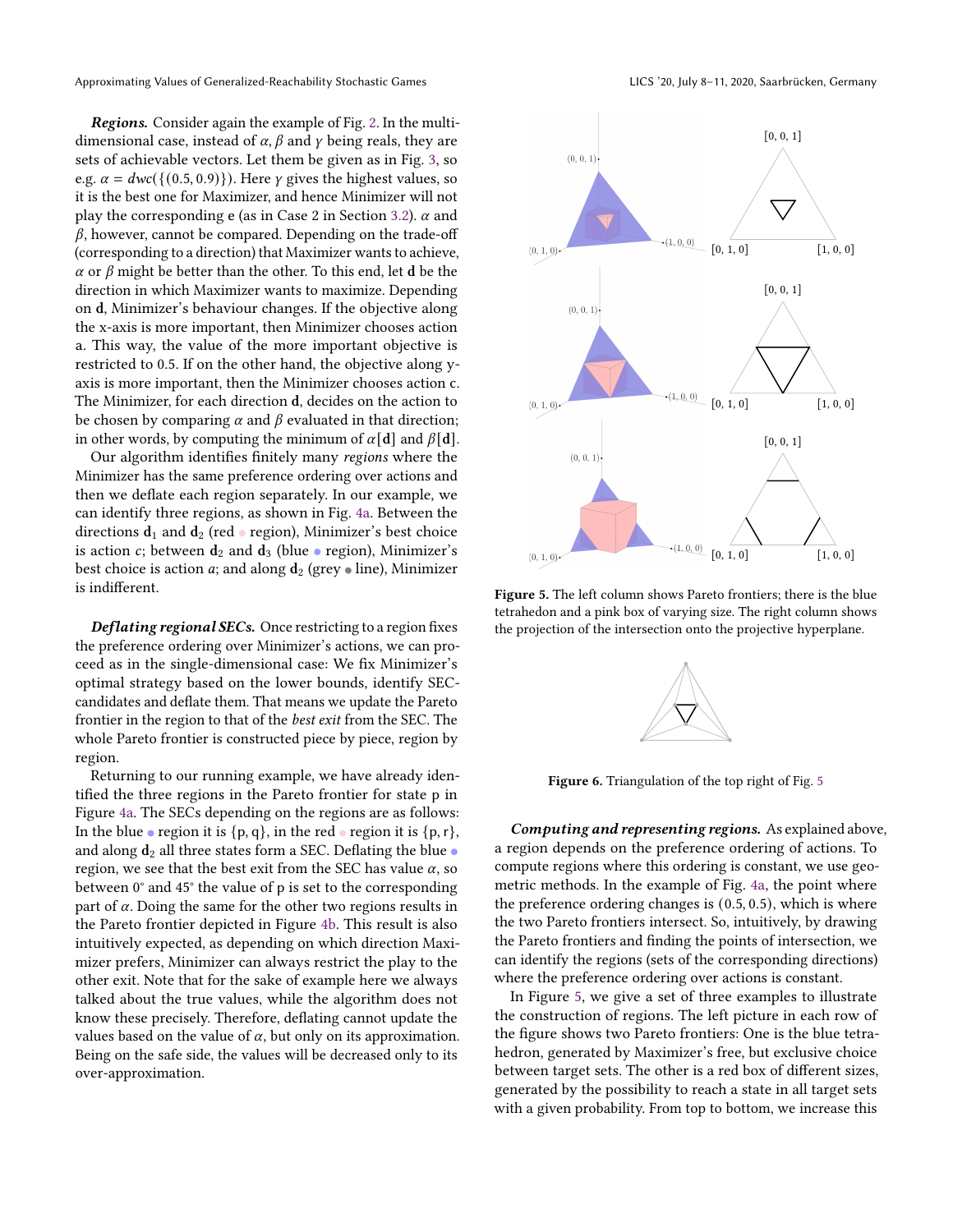<span id="page-7-1"></span>

Figure 7. Projections of intersections of Pareto frontiers to the projection plane, which in 3D is the triangle formed by the points (1, 0, 0), (0, 1, 0) and (0, 0, 1). In Fig. [7b,](#page-7-1) labels represent directions and not individual vectors.

intersections

probability, thereby increasing the size of the box, yielding three different examples. We define regions as sets of directions. In order to draw directions, it is useful to consider the so-called projective hyperplane. It is the set of all directions and can be drawn (in our case with non-negative vectors only) as a triangle with corners  $[1, 0, 0]$ ,  $[0, 1, 0]$ ,  $[0, 0, 1]$ , capturing all directions. When a point (vector)  $\vec{v}$  is projected into its direction  $[\vec{v}]$ , it intuitively corresponds to drawing a ray from the origin through the point  $\vec{v}$ . If we identify the projective hyperplane with the hyperplane passing through the points  $(1, 0, 0), (0, 1, 0)$  and  $(0, 0, 1)$  (or more precisely with this triangle) then the intersection of the ray and the hyperplane, say point  $\vec{p}_v$ , is the *projection* of  $\vec{v}$  to the projective hyperplane. In our example, the right side of the figure shows the projection of the intersection of the Pareto frontiers onto the projective hyperplane. This gives rise to three regions, each with different preference ordering: the inner open triangle, its boundary and the outer triangle with the hole. Minimizer prefers the red action in the outside triangle, the blue one in the inside triangle, and is indifferent on the boundary. As these regions are hard to describe (as well as possibly not even convex and connected), we triangulate the projections to get smaller regions which are convex and generated by finitely many points. The triangulation of the top right of Figure [5](#page-6-0) is depicted in Figure [6.](#page-6-1) Further note that while the preference ordering of actions is constant in each region, the faces of a region represent turning points of the preference ordering; hence these faces need to be separate regions like is customary for timed automata [\[1\]](#page-12-2). Hence in order to represent the regions, we thus decompose the triangle (generally, in higher dimensions, a simplex) into open triangles, open line segments and points (in general into a simplicial complex, i.e. the simplex together with its faces and recursively their faces).

As another example of the projection to the projective hyperplane and the triangulation, consider Figure [7a](#page-7-1) with three achievable sets: two rectangles –  $dwc({(1, 0, 0.5)})$  and

 $dwc({ (0.5, 0, 1) })$ ; and one line –  $dwc({ (0, 1, 0) })$ . The fron-tiers of the sets generate only one non-empty intersection<sup>[4](#page-7-2)</sup>. namely the point (0.5, 0, 0.5). Its projection is represented by its direction, [(0.5, 0, 0.5)] in Figure [7b.](#page-7-1) In order to keep the representation of regions effective, we again triangulate regions into finer ones, which are convex and generated by finitely many points, see Fig. [7c.](#page-7-1) Finally, note that Pareto frontiers of smaller dimensions may induce regions that are faces of the projective hyperplane (triangle). In this example, the vertex at  $[(0, 1, 0)]$  is its own region, as it is the only direction where playing the line-action is not optimal for Minimizer. We can also see that in Fig. [4b:](#page-5-0) the red vertex corresponds to Minimizer choosing one of the "rectangular" actions (as the other action is suboptimal), the orange region to choosing the action yielding (0, 1, 0), and in the yellow Minimizer is indifferent between all actions. Since these cases only arise on faces of the projective hyperplane, the decomposition into the simplicial complex of the projective hyperplane (triangle) caters for these corner cases. Note that for identifying the regions, we considered the point  $[(0.5, 0, 0.5)]$ , which is the turning point of preference between the two rectangles. As both of them are suboptimal in this direction, this is not necessary to get the coarsest partition. However, it is not a problem to use a finer partition (splitting the orange line and the yellow triangle), as we still have the invariant that in every region the strategy of Minimizer is constant.

## <span id="page-7-0"></span>4 Algorithm

## 4.1 Lifting the concepts from the single-dimensional case

Before giving the algorithm, we have to define extensions of the concepts of best exit and simple end component (SEC) introduced in [\[37\]](#page-13-16) to the multi-objective setting, as intuitively discussed in the previous section. To this end, we also introduce the concept of regions.

Best exits. In the single-dimensional case, the best exit of an EC was just the best exiting action for the Maximizer. In the multi-dimensional setting, Maximizer cannot only pick the best exit, but first visits all targets inside the (S)EC and then use any combination of exits to achieve any desired tradeoff. The definition of best exit depends on a parameter  $f$ . This function is used to calculate the set of achievable points from an exit. We can instantiate it with  $\mathfrak A$  to denote the actual set of achievable points, as well as with the over-approximation U; in the algorithm, we do the latter, as we do not know  $\mathfrak{A}$ .

Thus we define the best exit in the multi-dimensional setting (similarly as  $X(s, a)$  in Section [2.6\)](#page-3-2):

$$
\mathsf{BE}^f(T) := \left(dwc\left(\sum_{s \in T} \{1_{\mathcal{T}}(s)\}\right) + conv\left(\bigcup_{(s,a) \in \text{Exists}(T_{\Box})} f(s,a)\right)\right) \cap 1
$$

<span id="page-7-2"></span><sup>&</sup>lt;sup>4</sup>The neutral element  $\{\vec{0}\}$  is not considered a non-empty intersection.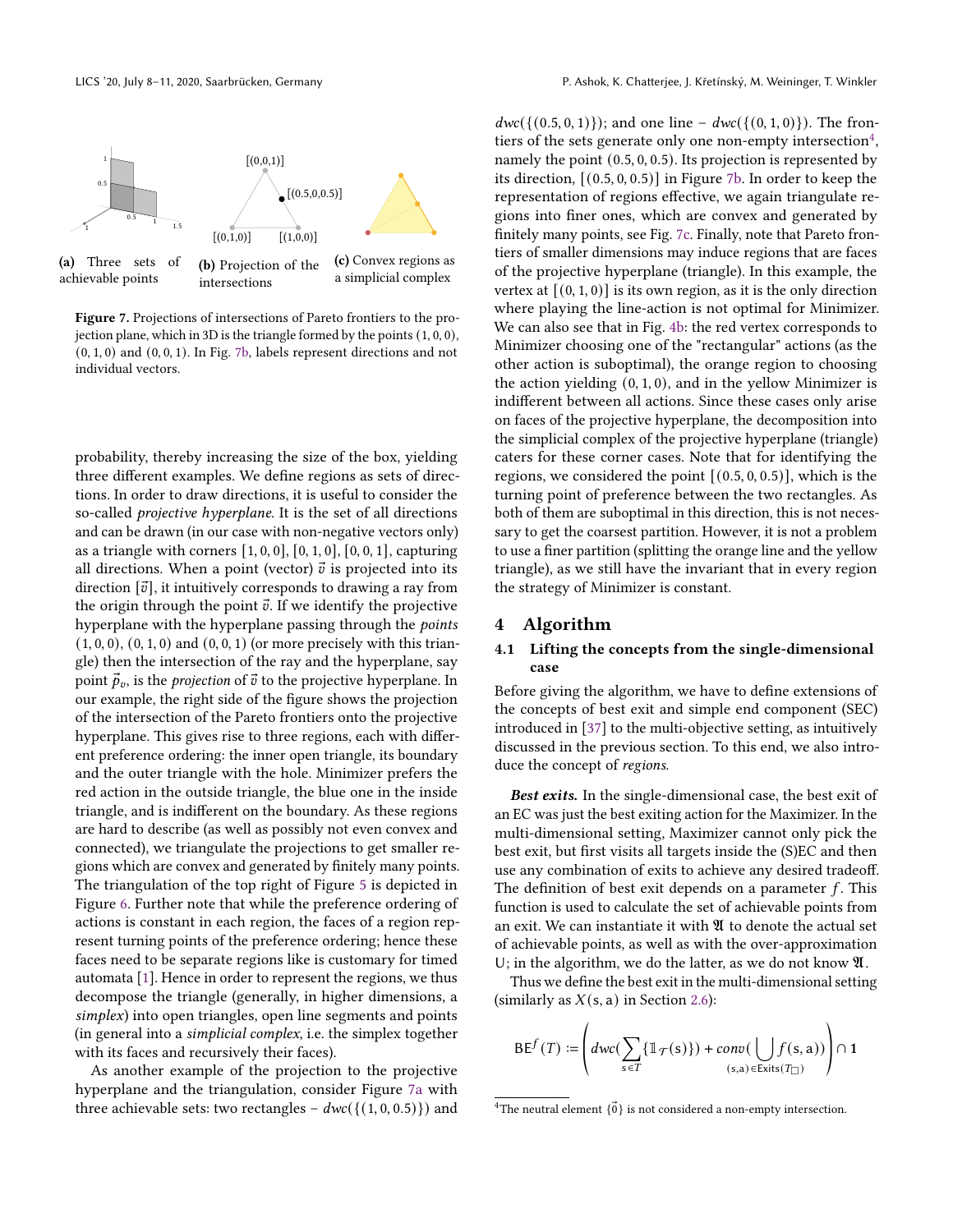The first part ensures that, if a target is in the EC, all states in the EC have probability 1 to reach it; the second part takes the convex hull of the union of (Pareto sets of) all of Maximizer's exits, corresponding to randomizing over the exiting actions. For general ECs, this may give a strict over-approximation since Minimizer might prevent Maximizer from freely visiting all states and combining all actions. However, for SECs the expression is later shown exact. Note that here we use the convention  $\bigcup_{\emptyset} (\cdot) = {\{\vec{0}\}}$ , which is a neutral and minimal element. This solves the corner case of an EC without any exit.

Regions. The extension of SEC works only when partitioning the set of all possible directions into regions, and then applying the same ideas as in the single-dimensional case in each region separately.

**Definition 4.1** (Region). A region is a subset  $R \subseteq D$  of directions.

To keep the presentation simple, we rely on a very general definition of regions at this point. We will see later in Section [4.3](#page-10-0) how we can restrict to handling only regions that correspond to a finitely generated cone. In the following, slightly abusing notation, we sometimes view a region  $R$  as the set of points it contains, i.e.  $\{v \in [0,1]^n \mid \exists \mathbf{d} \in \mathbb{R} : [v] = \mathbf{d}\}.$ 

Simple ECs. In the single-dimensional case, the idea of SEC is the following: If Minimizer fixes their strategy to the optimal strategy (i.e. ignores all suboptimal actions), and in the remaining game there still exists an EC, then this EC is simple. It is the best choice of Minimizer to allow Maximizer to roam around freely in the SEC and pick the best exit. Thus, all states in the SEC have the same value, namely that of the best exit (recall, best for Maximizer).

In the multi-dimensional case, the optimal strategy of Minimizer depends on the tradeoffs between the different goals. This is why, to generalize the concept of SEC, we need to add the restriction that a set of states is a SEC for some region *,* as the trade-offs between the goals are resolved in the same way in the whole region, or in other words: where the optimal strategy of Minimizer is the same for all directions in *.* Formally:

**Definition 4.2** (Regional SEC). An EC  $T$  is a regional simple end component for some region R, if for every direction  $d \in R$ and all states  $s \in T$ ,  $\mathfrak{A}(s)[d] = BE^{\mathfrak{A}}(T)[d].$ 

Note that from this definition we also know that all states in the regional *SEC* have the same value. Moreover, as we shall see, the definition implies that on *, the optimal strategy of* Minimizer should be the same in all directions. Lifting this to a set of regions we have the following property:

**Definition 4.3** (Consistent Partition). Let  $T$  be an EC and  $f: S \to 2^{\mathbb{R}^n}$ . A partition of the set D of directions into a set of regions  $\Re$  is called *consistent* w.r.t. *T* and *f* if for all  $R \in \Re$ 

<span id="page-8-0"></span>

| Algorithm 1 Multi-Objective Bounded Value Iteration                                                                  |
|----------------------------------------------------------------------------------------------------------------------|
| Input:                                                                                                               |
| SG G, generalized-reach. objective $\mathcal T$ , precision $\varepsilon$                                            |
| Output:                                                                                                              |
| $\mathcal{L}, \mathcal{U}$ such that $\forall d \in D : \mathcal{L}[d] \leq \mathfrak{P}[d] \leq \mathcal{U}[d]$ and |
| $\mathcal{U}[\mathbf{d}] - \mathcal{L}[\mathbf{d}] < \varepsilon$                                                    |
| 1: procedure MO-BVI( $G, \mathcal{T}, \varepsilon$ )                                                                 |
| for each $s \in S$ do<br>$\triangleright$ Initialization<br>2:                                                       |
| $L(s) \leftarrow {\vec{0}}$<br>$\triangleright$ to the least and<br>3:                                               |
| $U(s) \leftarrow dwc(\{\vec{1}\})$<br>$\triangleright$ the greatest values<br>4:                                     |
| $\triangleright$ The new Bellman update $\mathfrak B$<br>repeat<br>5:                                                |
| $L \leftarrow \mathfrak{B}(L)$<br>► Standard Bellman updates<br>6:                                                   |
| $U \leftarrow \mathfrak{B}(U)$<br>7:                                                                                 |
| $U \leftarrow$ DEFLATE_SECs(G, L, U) > New treatment<br>8:                                                           |
| <b>until</b> max $U(s_0)[d] - L(s_0)[d] < \varepsilon$ > $\varepsilon$ -approximate<br>9:<br>$d \in \mathcal{D}$     |
| return $(L(s_0), U(s_0))$<br>10:                                                                                     |

and all  $d_1, d_2 \in R$ ,  $s \in T_{\bigcirc}$  and  $a \in Av(s)$  it holds that

$$
f(s, a)[d_1] = \min_{b \in A_v(s)} f(s, b)[d_1] \iff
$$
  

$$
f(s, a)[d_2] = \min_{b \in A_v(s)} f(s, b)[d_2].
$$

In the other direction, we shall see that every possible regional SEC can be defined on regions of an arbitrary consistent partition. Hence, algorithmically, we shall be looking for such partitions first and then for regional SECs.

#### 4.2 Algorithms

We present our overall bounded VI procedure as Algorithm [1.](#page-8-0) In the following, we provide intuitive explanations of the algorithm and its sub-procedures, as well as the proofs for the lemmata on correctness of the sub-procedures. The correctness of the whole algorithm is proven in Section [5.](#page-11-0) Section [4.3](#page-10-0) gives more details on the effectiveness of the computation in Algorithm [3,](#page-9-0) as that pseudocode is rather mathematical and it is not trivial to see that it is indeed effectively computable and yields an effective approximation.

Algorithm [1](#page-8-0) (MO-BVI). initializes the under- and overapproximations L and U and updates them using the new Bellman update operator  $\overline{\mathfrak{B}}$ . This operator first performs the standard Bellman updates and then calls the procedure DEFLATE\_SECs, which we exemplified in Section [3.](#page-4-0) The intuition of the whole algorithm is, that as the under-approximation converges, eventually the correct regional SECs are found and deflated. When all regional SECs are deflated, the over-approximation approaches the true set of achievable vectors in the limit. Note that the stopping criterion can be evaluated, as the under- and over-approximation are at all times described by finitely many points, for details see Section [4.3.](#page-10-0)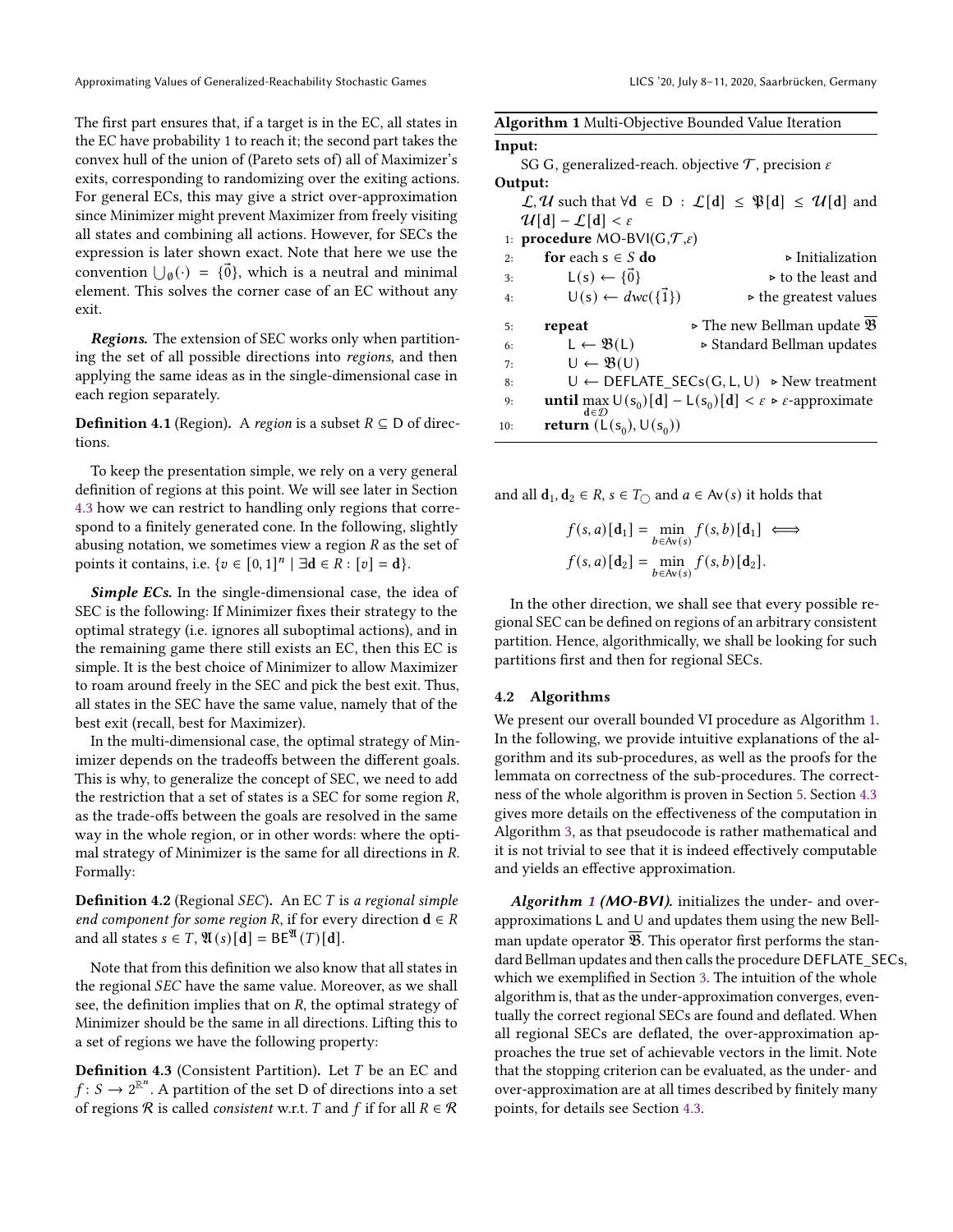<span id="page-9-1"></span> $A1 \cdot 2A$   $A2 \cdot 2A$ 

|        | Algorithm 2 Denate candidate SECs                                                  |
|--------|------------------------------------------------------------------------------------|
| Input: |                                                                                    |
|        | SG G, functions L and U such that for all states $s : L(s) \subseteq$              |
|        | $\mathfrak{A}(s) \subseteq U(s)$                                                   |
|        | Output:                                                                            |
|        | Updated upper bound U'                                                             |
|        | 1: procedure DEFLATE_SECs(G, L, U)                                                 |
|        | In each MEC, we compute relevant regions, find all                                 |
|        | candidate SECs and decrease their upper bounds                                     |
| 2:     | $U'(s) \leftarrow {\vec{0}}$ for all $s \in S$<br>$\triangleright$ Result variable |
| 3:     | $M \leftarrow \text{MEC}(G) \rightarrow \text{MEC decomposition of the game}$      |
| 4:     | for each $T \in M$ do                                                              |
| 5:     | $R \leftarrow$ GET_REGIONS(T, L)                                                   |
| 6:     | for each $R \in \mathcal{R}$ do                                                    |
| 7:     | $S \leftarrow$ FIND_SECs( <i>T</i> , L, <i>R</i> ) > Candidate SECs                |
| 8:     | for each $s \in T$ do                                                              |
|        | ► If in candidate SEC, deflate                                                     |
| 9:     | <b>if</b> $s \in C$ for some $C \in S$ <b>then</b>                                 |
| 10:    | $U'(s) \leftarrow U'(s) \cup (U(s) \cap BE^U(C) \cap R)$                           |
|        |                                                                                    |
|        | $\triangleright$ Otherwise, keep estimate in this region                           |
| 11:    | else                                                                               |
| 12:    | $U'(s) \leftarrow U'(s) \cup (U(s) \cap R)$                                        |
| 13:    | return $U'$                                                                        |
|        |                                                                                    |

<span id="page-9-0"></span>Algorithm 3 Compute consistent partition into regions

Input:

MEC  $T \subseteq S$ , function L such that for all states  $s : L(s) \subseteq$  $\mathfrak{A}(s)$ Output: Consistent partition  $R$  w.r.t.  $T$  and  $L$ 1: procedure GET\_REGIONS( $T$ , L) 2:  $R \leftarrow \{D\}$   $\rightarrow$  initialize with trivial partition 3: for  $s \in T_{\cap}$  do 4: for each  $B \subseteq Av(s)$  do 5:  $R_B \leftarrow \{d \in D \mid B = \arg \min_{a \in Av(s)} L(s, a)[d]\}$ 6:  $\mathcal{R}' = \{R_B \mid B \subseteq Av(s), R_B \neq \emptyset\}$ 7:  $R \leftarrow$  common refinement of  $R$  and  $R'$ 8: return R

Algorithm [2](#page-9-1) (DEFLATE\_SECs). is the heart of our new algorithm. It implements the correct handling of end components, ensuring convergence of the upper and the lower approximation to the same fixpoint. As every SEC is an EC and every EC is a subset of a MEC, the algorithm first computes the MEC-decomposition. Then, for each MEC we compute a consistent partition of the set of directions into regions using Algorithm [3.](#page-9-0) Finally, Algorithm [2](#page-9-1) updates the overapproximation of every state in the considered MECs. It does so piece by piece, region by region; this is why in Lines [10](#page-9-1) and [12](#page-9-1) we always intersect with *, restricting the update to* 

<span id="page-9-2"></span>

| <b>Input:</b> Under-approximation L, EC $T$ , region $R$ from a con-<br>sistent partition w.r.t. $T$ and $L$ |
|--------------------------------------------------------------------------------------------------------------|
|                                                                                                              |
|                                                                                                              |
| <b>Output:</b> Set of Regional <i>SECs</i> for $R$ , according to $L$                                        |
| 1: <b>procedure</b> FIND_SECs(L,T,R) $T \subseteq S$ , L, region R                                           |
| $d \leftarrow$ arbitrary element of R<br>2:                                                                  |
| $Av' \leftarrow Av$<br>3:                                                                                    |
| <b>for</b> each $s \in T_{\cap}$ <b>do</b><br>4:                                                             |
| $\triangleright$ Keep only optimal Minimizer actions                                                         |
| $Av'(s) \leftarrow \{a \in Av(s) \mid L(s, a)[d] =$<br>5:                                                    |
| $\min_{b \in Av(s)} L(s, b)[d]$                                                                              |
| $\triangleright$ MEC decomposition on T<br>return MEC( $T _{AV}$ )<br>6:                                     |
| with actions restricted to Av'                                                                               |

points in the current region, and take the union with the in--<br>termediate result ∪′, adding all the points from the previous iterations of the loop over  $R$ . If a state is part of a regional SEC  $C$  (as detected by Algorithm [4\)](#page-9-2), the upper bound in the current region is reduced to  $BE^{\cup}(C)$ , i.e. to the best exit from the regional SEC. If a state is not in a candidate SEC for the current region, its upper bound does not change. Note that the best exit depends on U, our current best over-approximation. The intersection with  $U(s)$  ensures that deflate is monotonic. Formally, we have the following:

<span id="page-9-4"></span>Lemma 4.4 (DEFLATE is monotonic and sound). Given a game G with correct upper and lower bounds U and L (i.e.  $\forall s \in S : L(s) \subseteq \mathfrak{A}(s) \subseteq U(s)$ , U' = DEFLATE\_SECs(G, L, U) has the following properties: For all states  $s \in S$ ,

- $U'(s) \subseteq U(s)$  (Monotonicity),
- $\mathfrak{A}(s) \subseteq U'(s)$  (Soundness),

*Proof.* For monotonicity notice that due to line [10,](#page-9-1)  $U'(s)$  is obtained by intersecting  $U(s)$  with  $BE^{U}(C)$  on each region  $R \in \mathcal{R}$ , which makes sure that  $U'(s) \subseteq U(s)$  in the end. For the second item, we have that  $\mathfrak{A}(s') \subseteq U'(s')$  for all states s' by assumption. Recall that  $\texttt{BE}^{\text{U}}(\mathfrak{A})$  is the set of points achievable from  $s \in C$  assuming that Maximizer has control over all states in C. Clearly,  $\mathfrak{A}(s) \subseteq BE^{\mathfrak{A}}(C) \subseteq BE^{\cup}(\mathfrak{A})$ , which proves soundness (see [\[3,](#page-12-7) Appendix A.1] for details).  $\square$ 

Algorithm [3](#page-9-0) (GET\_REGIONS). has to return a consistent partition of the set of directions D, i.e. for all directions in a region, the optimal strategy of Minimizer needs to be the same. To do that, for every state in the given MEC, we partition the set of directions into regions according to the optimal strategy of Minimizer, i.e. which actions are optimal in the region<sup>[5](#page-9-3)</sup>. Then we take the common refinement of all these partitions. The common refinement of two partitions  $\mathcal{R}_1$  and  $\mathcal{R}_2$  is defined as the coarsest partition R such that for all  $R_1 \in \mathcal{R}_1$ ,  $R_2 \in \mathcal{R}_2$ 

<span id="page-9-3"></span> ${}^{5}$  The implementation suggested in Section [4.3](#page-10-0) actually computes regions for all orderings of actions. It then describes the regions with the same optimal actions as a union of all regions where these actions are at the top of the ordering.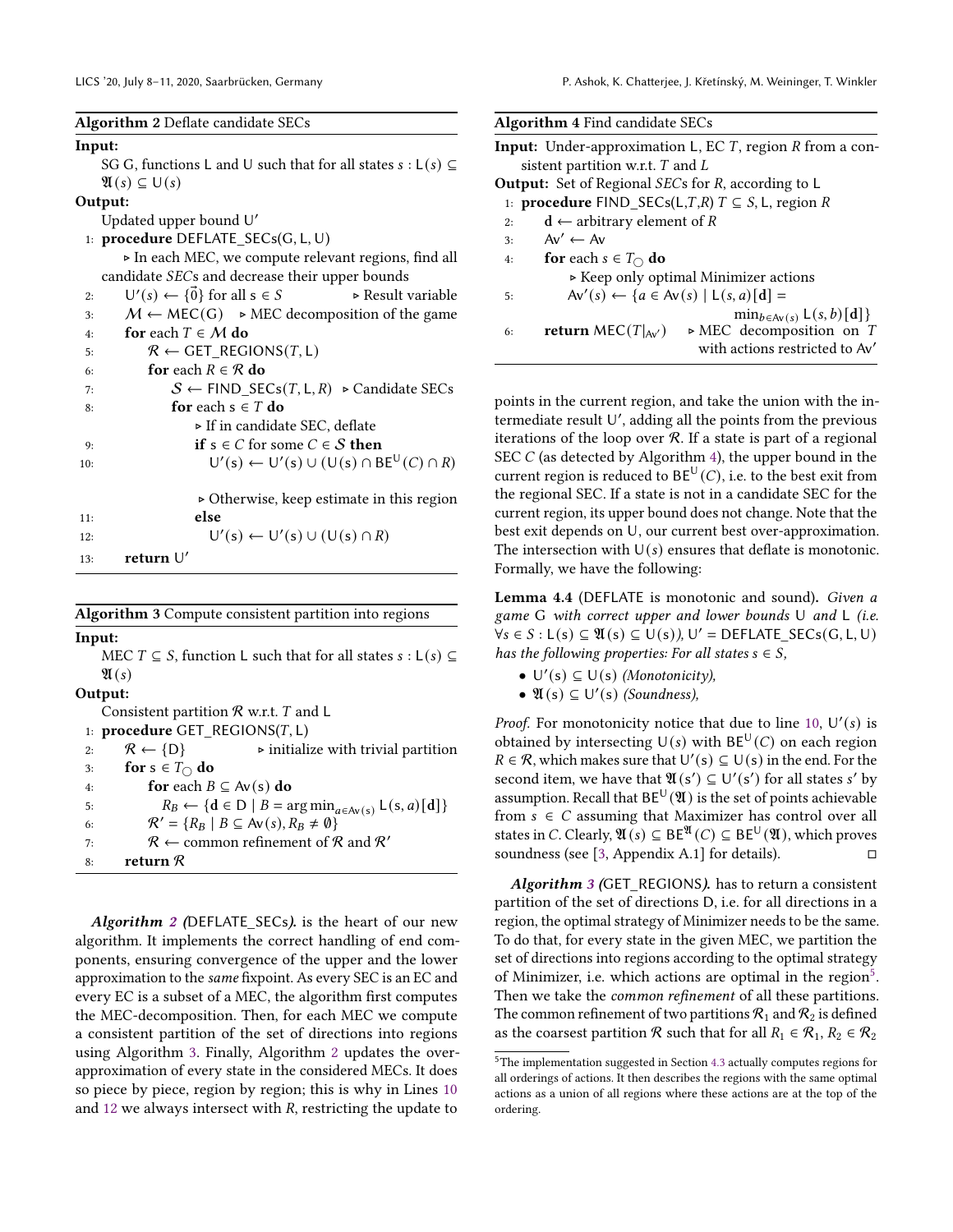we have  $R_1 \cap R_2 \in \mathcal{R}$ . Notice that the common refinement of any number of consistent partitions (w.r.t. the same  $T$  and L) is again consistent. Intuitively, in every resulting region the strategy of all Minimizer states in the MEC is constant. Formally, we have the following lemma:

<span id="page-10-1"></span>Lemma 4.5 (GET\_REGIONS is sound). For any set of states T and bound function L, the set of regions  $R$  returned by procedure GET\_REGIONS( $T$ , L) is a consistent partition.

*Proof.* We simply consider for every subset  $B \subseteq Av(s)$ ,  $s \in$  $T_{\bigcirc}$ , the region R where the actions in B are all optimal. This yields a partition  $\mathcal{R}' = \{R_B \mid B \subseteq Av(s), R_B \neq \emptyset\}$  which is consistent w.r.t. {s} and L. We repeat this for all  $s \in T_{\bigcirc}$  and take the common refinement of all partitions obtained in this way, yielding a consistent partition for the whole EC  $T$  and  $L$ . See the next section on how to technically implement these operations effectively.

Algorithm [4](#page-9-2) (FIND\_SECs). is very similar to the single-dimensional case ([\[37,](#page-13-16) Alg. 2]). The difference is that in the multiobjective setting we cannot just fix the strategy of Minimizer and compute the ECs in the resulting SG. We have to pick a direction from the region and consider the strategy of Minimizer w.r.t. that direction. Since we know that the given region is from a consistent partition by assumption on the input (which is true due to Lemma [4.5\)](#page-10-1), Minimizer's optimal strategy is the same for all directions in the input region. Thus the direction can be arbitrarily chosen from that region. We stress that FIND SECs is called with the current under-approximation and returns only those state sets, which according to the current lower bound form regional SECs; these need not actually be regional SECs according to  $\mathfrak A$ . However, as sketched in the proof of Lemma [4.4,](#page-9-4) deflation is so conservative that it is sound given any EC. The required property of FIND\_SECs is that it eventually finds the correct regional SECs when L converges to  $\mathfrak A$  close enough, or formally:

<span id="page-10-2"></span>**Lemma 4.6** (FIND\_SECs is sound). For  $T \subseteq S$  and a region R from a consistent partition, it holds that  $X \in {\sf FIND\_SECs}(T, \mathfrak{A}, R)$ if and only if  $X$  is an inclusion-maximal SEC for region  $R$ .

*Proof.* Since  $R$  is from a consistent partition, we can pick any direction  $d \in R$  and identify Minimizer's optimal actions for the whole region  $R$  as in line [5.](#page-9-2) Let  $X$  be a MEC returned by FIND\_SECs. Then within this EC, Minimizer only has optimal actions for region  $R$  and thus, it does not matter how exactly these choices are resolved – in particular, it does not make a difference if Maximizer takes over control of Minimizer's states as explained earlier. But then, from each  $s \in X$ , Maximizer can achieve precisely  $BE^{X}(X)$ . Thus X is an inclusion-maximal SEC for region  $R$ .

#### <span id="page-10-0"></span>4.3 Effectiveness of GET\_REGIONS

In this section we describe GET\_REGIONS in more detail and argue why the computation is effective. As discussed in

Section [3,](#page-4-0) regions in our context bear some resemblance to regions of timed automata [\[1\]](#page-12-2). We first recall some geometric notions from e.g. [\[36\]](#page-13-20) that are necessary to talk about the representation of the considered objects:

A  $(k)$ -simplex is a k-dimensional polytope given as the convex hull of  $k + 1$  affinely independent vertices. Intuitively, a simplex is a point, line segment, triangle, tetrahedron etc. For example, considering Figure [7b,](#page-7-1) the point (0.5, 0, 0.5) is a 0 simplex, the line between this point and  $(1, 0, 0)$  is a 1-simplex, and the whole triangle is a 2-simplex. A face of a  $k$ -dimensional simplex is the convex hull of a non-empty subset of the  $k + 1$ points making up the simplex. A *facet* of a  $k$ -dimensional simplex is a natural face, i.e. a face that uses exactly  $k$  points. For example, for a 2-simplex which is a triangle, the triangle itself, the 3 edges and 3 vertices are all faces. Each face is also a simplex. Only the three edges are facets.

A simplicial complex (SC) is a set of simplices closed under taking faces, i.e. every face of a simplex in the SC is also part of the SC. It also satisfies the property that a non-empty intersection of any two simplices in the SC is a face of both the simplices. Using Figure [7b](#page-7-1) again: Consider the SC containing the two lines (1-simplices) between  $(0.5, 0, 0.5)$  and  $(1, 0, 0)$  as well as between  $(0.5, 0, 0.5)$  and  $(0, 0, 1)$ . It also has to contain the point (0-simplex) (0.5, 0, 0.5), as that is the intersection of the lines. Additionally, the points  $(1, 0, 0)$  and  $(0, 0, 1)$  need to be in the SC, as they are the faces of the lines. In order to represent (i) partitions (disjoint decompositions) and (ii) open regions, as discussed already in Section [3.3,](#page-5-3) we consider the open version: we subtract from each simplex all its facets and, abusing the notation, call them simplices and their union SC.

The invariant of our computation is that all partitions into regions as well as the Pareto frontiers are represented as finite unions of SCs. The partitions decompose (triangulate) D, the part of the projective hyperplane that is in the non-negative orthant ( $n$ -dimensional analog of the first quadrant), which can thus itself be seen as  $(n - 1)$ -simplex; the Pareto frontiers are given by linear functions on the areas defined by regions, hence consists of SCs in the non-negative orthant (of course, generally not arranged in a hyperplane). Altogether, since simplices can be stored as the set of their vertices, we can effectively represent these partitions and frontiers by finite sets of finite sets of points.

For the computation of GET\_REGIONS on Line [5,](#page-9-0) we can compute the intersections of all pairs of Pareto frontiers of the available actions as they are piece-wise linear with finitely many pieces, and we obtain a finite partition. The projected intersections then become *k*-simplices for some  $k > 0$  (the intersection of Pareto frontiers can be points, lines, planes and so on as seen in Fig. [7](#page-7-1) and [5\)](#page-6-0). Similarly, on Line [7,](#page-9-0) starting from two finite partitions, their common refinement after the respective triangulation, as e.g. in Figure [6,](#page-6-1) is also finite and an SC. Recall the base case for the partition is the SC of the projective  $n - 1$ -simplex.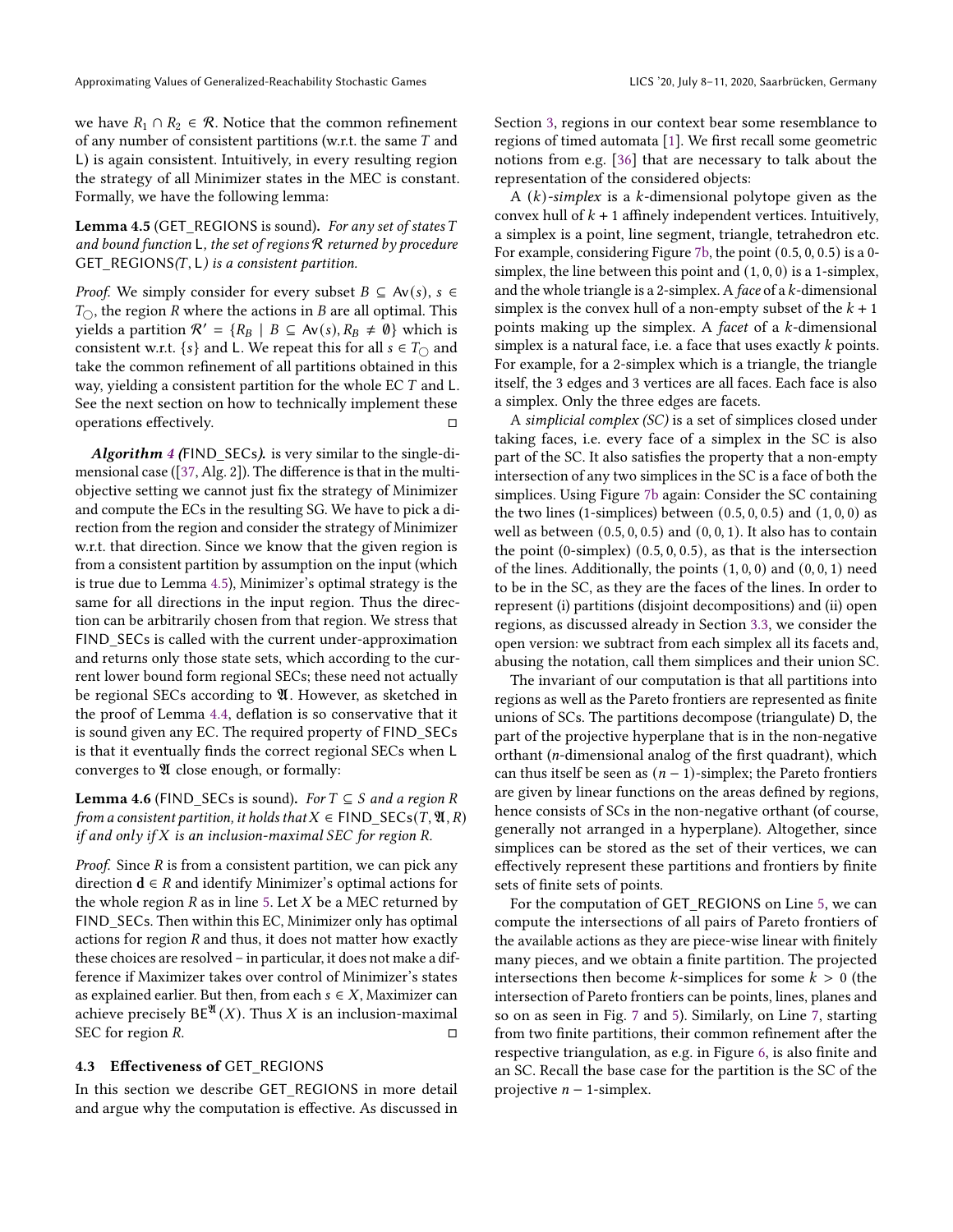Finally, the resulting approximation of  $\mathfrak V$  is effective since, given a direction d, we can identify its region and the respective simplex on the Pareto frontiers L and U and their value in the intersection with d. For effectiveness of the stopping criterion on Line [9](#page-8-0) of Algorithm [1,](#page-8-0) we additionally note that we only need to test for each simplex the differences in its generating points (more precisely the limits as the simplex is open) since the difference is a linear function on each of the finitely many pieces of the approximation.

# <span id="page-11-0"></span>5 Correctness Proof of Algorithm MO-BVI

Our new Bellman operator  $\overline{\mathfrak{B}}$  defined as one application of the loop body of Algorithm [1](#page-8-0) is a higher order operator transforming pairs of the estimate functions: the two estimate functions L, U ∈  $S$  →  $2^{[0,1]^n}$  for the under-/over-approximation are transformed into a pair with the modified under- and overapproximation. It can thus be seen as a function of type

$$
\overline{\mathfrak{B}} \; : \; \left( S \to 2^{\llbracket 0,1 \rrbracket^n} \times 2^{\llbracket 0,1 \rrbracket^n} \right) \; \to \; \left( S \to 2^{\llbracket 0,1 \rrbracket^n} \times 2^{\llbracket 0,1 \rrbracket^n} \right).
$$

We fix an SG G =  $(S, S_{\Box}, S_{\Diamond}, s_0, A, Av, \delta)$  and a generalizedreachability objective  ${\mathcal T}$  for the following proofs and implicitly use them as parameters of  $\mathfrak{B}$ . Note that for all states  $s \in S$ ,  $U_0(s) = dwc(\{\vec{1}\})$  respectively  $L_0(s) = \{\vec{0}\}\$ are set by the initialization.

We consider the sequence  $(L_i, U_i) := \overline{\mathfrak{B}}^i(L_0, U_0)$ ,  $i \in \mathbb{N}$ , output by our algorithm. We also use the notation  $L_{\infty}$  :=  $\lim_{i\to\infty} L_i := \bigcup_{i\geq 0} L_i$  and  $\bigcup_{\infty} := \lim_{i\to\infty} U_i := \bigcap_{i\geq 0} U_i$ .

#### <span id="page-11-1"></span>Proposition 5.1. Soundness

Algorithm [1](#page-8-0) computes for each state  $s \in S$  a sequence of monotonic over- and under-approximations of  $\mathfrak{A}(s)$ , i.e.  $\forall i \in \mathbb{N}$  :  $L_i(s) ⊆ ℜ(s) ⊆ U_i(s)$  and for  $i < j$ ,  $L_i(s) ⊆ L_i(s)$  as well as  $\overline{U}_i(s) \supseteq U_i(s)$ .

#### <span id="page-11-2"></span>Proposition 5.2. Convergence from below

 $\forall$  states s ∈ S and all directions  $\mathbf{d} \in D : L_{\infty}(s)[\mathbf{d}] = \mathfrak{A}(s)[\mathbf{d}].$ 

## <span id="page-11-3"></span>Proposition 5.3. Convergence from above

 $\forall$  states s ∈ S and all directions  $\mathbf{d}$  ∈ D :  $\bigcup_{\infty}$  (s)  $\mathbf{d}$  =  $\mathfrak{A}(s)$   $\mathbf{d}$ .

Note that for all directions **d** and for all  $s \in S$  by definition  $\mathfrak{A}(s)[d] = \mathfrak{B}(s)[d]$ . Using this and the three propositions, we can prove the main theorem.

Theorem 5.4. Algorithm [1](#page-8-0) computes convergent monotonic over- and under-approximations of  $\mathfrak{P}(s)$  for each  $s \in S$ . Since it is convergent, for every  $\epsilon > 0$  there exists an i, such that for every  $s \in S$  and direction  $d \in D : U_i(s)[d] - L_i(s)[d] < \epsilon$ . So by instantiating s with  $s_0$ , we solve the problem posed in Section [2.5.](#page-3-3)

*Proof of Propositions [5.1](#page-11-1) and [5.2.](#page-11-2)* Note that for all  $i \in \mathbb{N}$  it holds that  $L_i = \mathfrak{B}^i(L_0)$ , since DEFLATE\_SECs does not change the under-approximation. [\[9,](#page-12-6) Proposition 8] proves that  $\mathfrak B$  is orderpreserving, i.e. monotonic, and that it converges to the unique

least fixpoint  $\mathfrak V$  when repeatedly applied to the bottom element of a complete partial order. The least possible lower bound assigns  $\vec{0}$  to all S, since there is no smaller vector that can be assigned to a state. This is exactly the definition of  $L_0$ , which implies that for all s  $\in S$ , the closure of L<sub>∞</sub>(s) equals the closure of  $\mathfrak{A}(s)$ , which implies Proposition [5.2.](#page-11-2)

For the soundness of the over-approximation we require that the additional operation, namely DEFLATE\_SECs, performed by  $\overline{\mathfrak{B}}$  is sound (proven in Lemma [4.4\)](#page-9-4). The monotonicity of the under- and over-approximation follows from the monotonicity of  $\mathfrak{B}$  [\[9,](#page-12-6) Proposition 8] and of DEFLATE\_SECs (Lemma [4.4\)](#page-9-4) Thus we can deduce Proposition [5.1.](#page-11-1)

It only remains to show Proposition [5.3.](#page-11-3) As a key ingredient for the proof we will use the following:

<span id="page-11-4"></span>**Lemma 5.5** (Fixpoint).  $\overline{\mathfrak{B}}(\mathsf{L}_{\infty}, \mathsf{U}_{\infty}) = (\mathsf{L}_{\infty}, \mathsf{U}_{\infty})$ , *i.e. the limit* of  $\overline{\mathfrak{B}}$  is also a fixpoint.

Proof idea. We only need to argue about the second component  $\mathsf{U}_\infty$  If we did not have a fixpoint, then a further application of  $\mathfrak B$  would find a SEC  $T$  for some region  $R$  and decrease the over-approximation  $\bigcup_{\infty}$  for some  $d \in R$  and  $s \in T$ , i.e.  $BE^{\cup_{\infty}}(T)[d] < U_{\infty}(s)[d]$ . The key idea is that since the lower approximations  $L_i$  converge to  $\mathfrak{A}$ , the SEC T is detected and deflated infinitely many times before convergence. But this means that  $BE^{U_{\infty}}(T)[d] = U_{\infty}(s)[d]$ , contradiction. For more details, see [\[3,](#page-12-7) Appendix A.2].

Proof of Proposition [5.3.](#page-11-3) We will use the fixpoint property from Lemma [5.5](#page-11-4) to derive a contradiction. We assume for contradiction that there is a state  $s \in S$  and a direction  $d \in D$  such that  $U_{\infty}(s)[d] \neq \mathfrak{A}(s)[d]$ . Applying the Bellman operator once more to  $(L_{\infty}, U_{\infty})$  results in a new upper bound U'. We will show that  $U' \subsetneq U_{\infty}$ . In other words, applying the loop once more decreases the over-approximation. This is a contradiction to  $U_{\infty}$  being a fixpoint and proves our goal.

- 1. Assume for contradiction, that  $\exists t \in S, d \in D : U_{\infty}(t)[d] \neq$  $\mathfrak{A}(t)[d]$  and thus  $\exists d \cup_{\infty}(t)[d] > \mathfrak{A}(t)[d]$  with Prop. [5.1.](#page-11-1) We fix this direction  $d$  and  $t$  for the rest of the proof.
- 2. Let  $X := \{s \in S \mid \Delta(s) = \max_{t \in S} \Delta(t)\}\)$ , where  $\Delta(s) :=$  $U_{\infty}(s)[d] - \mathfrak{A}(s)[d]$  is the difference between overapproximation  $\cup_{\infty} (s)$  and achievable set  $\mathfrak A$  in d.
	- a. We also define  $\Delta(s, a) := U_{\infty}(s, a) [d] \mathfrak{A}(s, a) [d]$ for an action  $a \in Av(s)$ .

b. By assumption,  $X \neq \emptyset$  and for all  $s \in X : \Delta(s) > 0$ . Note:  $\Delta(s)$ ,  $\Delta(s, a)$  and X are all defined w.r.t. the fixed direction d (not indicated in notation to avoid clutter).

- <span id="page-11-5"></span>3.  $\Delta(s) > 0$  implies that  $dwc(\mathbb{1}_{\mathcal{T}}(s))[d] = 0$ , i.e. *s* is not contained in target sets "aligned" in direction d because otherwise,  $U_{\infty}(s)[d] = \mathfrak{A}(s)[d] = dwc(\mathbb{1}_{\mathcal{T}}(s))[d]$ .
- <span id="page-11-6"></span>4. For all  $(s, a)$  exits X it holds that  $\Delta(s, a) < \Delta(s)$ . **Reason:** If  $(s, a)$  exits X, then  $\exists s' \in Post(s, a) \setminus X$ . Note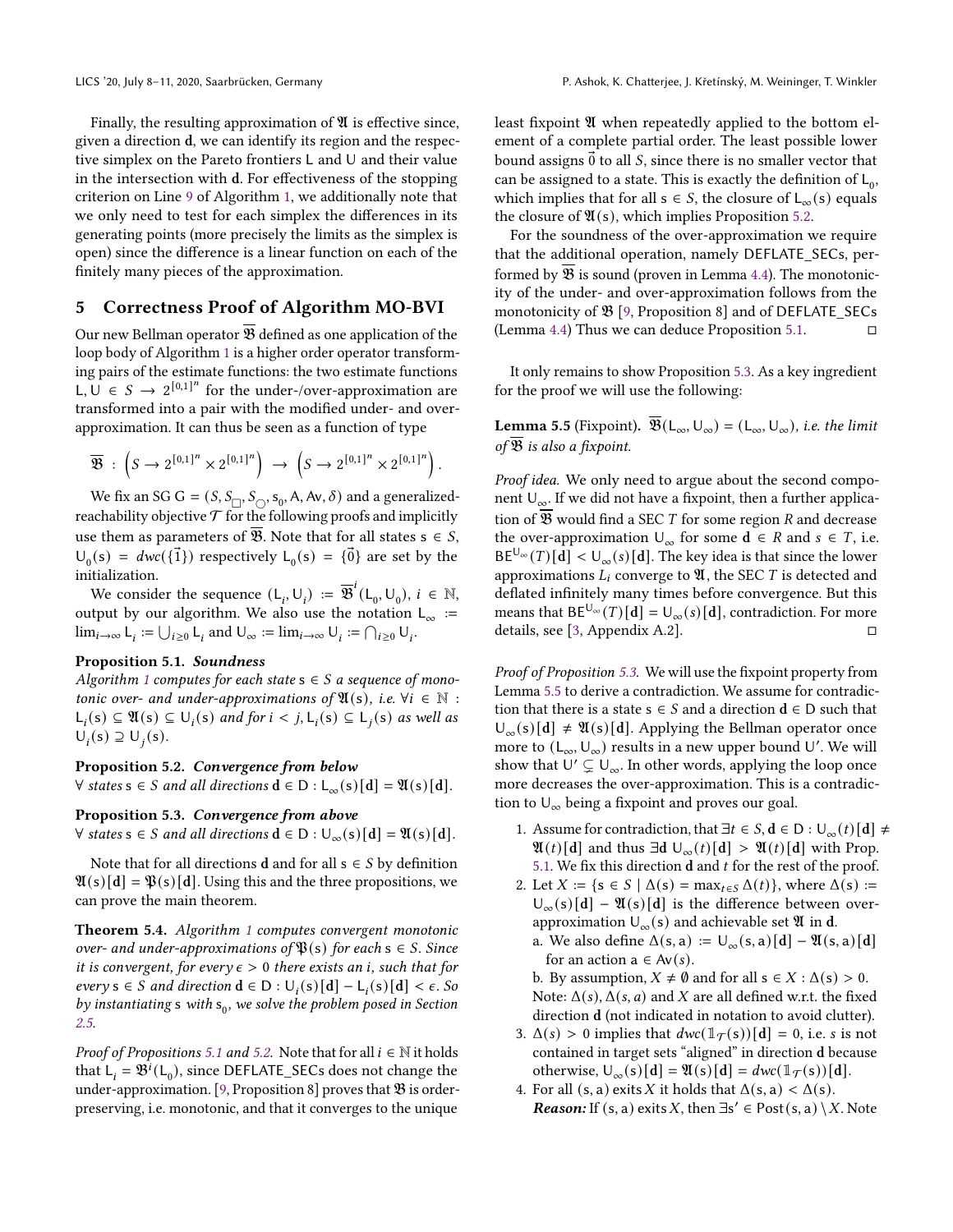that  $\Delta(s') < \Delta(s)$  by construction of X

$$
\Delta(s, a) = U_{\infty}(s, a) [d] - \mathfrak{A}(s, a) [d] \quad \text{(Definition of } \Delta(s, a))
$$

$$
= \sum_{s' \in Post(s,a)} \delta(s, a, s') \left( U_{\infty}(s')[d] - \mathfrak{A}(s')[d] \right)
$$
  
(Definition of  $\mathfrak{A}(s, a)$  and Step 3)

$$
= \sum_{s' \in \text{Post}(s,a)} \delta(s,a,s')\Delta(s') \qquad \text{(Definition of } \Delta(s))
$$

$$
\langle \Delta(s) \rangle \qquad \text{(since } t \in \text{Post}(s, a) \text{ and } \Delta(t) < \Delta(s) \text{)}
$$

5. No state in  $X$  depends on a leaving action. Formally:

(a)  $\forall s \in X_{\bigcirc}$ ,  $(s, a)$  exits  $X : \mathfrak{A}(s)[d] < \mathfrak{A}(s, a)[d]$ , i.e. a leaving action leaving  $X$  cannot be optimal for Minimizer in direction d.

**Reason:** Since s is a state of Minimizer,  $\forall a \in Av(s)$ :  $U_{\infty}(s)[d] \leq U_{\infty}(s, a)[d]$ . From this and the inequality from the previous Step [4,](#page-11-6) we get that:

$$
U_{\infty}(s, a) [d] - \mathfrak{A}(s, a) [d]
$$
  
=  $\Delta(s, a)$  (Definition of  $\Delta$ )  
<  $\Delta(s)$  (Step 4)  
=  $U_{\infty}(s)[d] - \mathfrak{A}(s)[d]$  (Definition of  $\Delta$ )

 $\leq U_{\infty}(s, a) [d] - \mathfrak{A}(s) [d]$  (s  $\in X_{\cap}$ )

Subtracting  $U_{\infty}(s, a) [\mathbf{d}]$  and multiplying by (-1) yields the claim.

- <span id="page-12-10"></span>(b)  $\forall s \in X_{\Box}, \bigcup_{\infty}(s)[d] > \sum_{a \in Av(s,a)} w_a \cdot \bigcup_{\infty}(s,a)$  if  $w_a > 0$  for some action *a* exiting *X*. Intuitively, this means that Maximizer cannot assign positive weight to any action leaving  $X$ . The proof is similar to part (a).
- 6. *X* contains an EC because if not, then  $\exists s \in X : \forall a \in \mathbb{R}$  $Av(s)$ :  $(s, a)$  exits X. But then s necessarily depends on a leaving action in the sense of the previous Step [5,](#page-12-10) contradiction.
- 7. Using that  $X$  contains an EC, we can show that  $X$  even contains a regional simple EC  $Z \subseteq X$  w.r.t. to the region {**d**}. Applying  $\overline{\mathfrak{B}}$  once more to  $(\mathfrak{A}, \mathsf{U}_{\infty})$ , the overapproximation decreases.

Reason: We only give high-level intuition here, as the proof is very technical. The formal details are in [\[3,](#page-12-7) Appendix A.3]. We prove by a large case distinction that X contains a regional SEC Z for the region  $\{d\}$ . Since  $L_{\infty} = \mathfrak{A}$ , by Lemma [4.6](#page-10-2) this regional SEC is found and deflated. By construction of  $Z$ , then its value is set to "depend on the outside", i.e. it assigns a positive weight on an action leaving  $X$ . Then, by Step [5,](#page-12-10) the over-approximation is reduced and we arrive at a contradiction.

## <span id="page-12-8"></span>6 Conclusion

For a given  $\varepsilon > 0$  and a generalized-reachability stochastic game, we compute an  $\varepsilon$ -approximation of its Pareto frontier. Our algorithm can be run as an anytime algorithm, reporting the under- and over-approximations on the frontier, due to an extended version of value iteration. We have suggested the name "bounded value iteration" as it better generalizes to higher dimensions than "interval iteration". We conjecture that this technique can be generalized to other models, such as concurrent games, and more complex objectives, such as total reward. Finally, while decidability remains open, the approximation algorithms are practically more relevant even in the single-dimensional case. Note that approximative value iteration is the default technique for analysis of MDP, although there is an exact and polynomial solution by linear programming. The reason is that the theoretical worst-case complexity of value iteration is practically not too relevant. Consequently, an efficient implementation, possibly exploring only a part of the state space using learning, as e.g. in [\[11,](#page-13-14) [37\]](#page-13-16), may be an interesting future direction.

## Acknowledgments

Pranav Ashok, Jan Křetínský and Maximilian Weininger were funded in part by TUM IGSSE Grant 10.06 (PARSEC) and the German Research Foundation (DFG) project KR 4890/2-1 "Statistical Unbounded Verification". Krishnendu Chatterjee was supported by the ERC CoG 863818 (ForM-SMArt) and Vienna Science and Technology Fund (WWTF) Project ICT15- 003. Tobias Winkler was supported by the RTG 2236 UnRAVeL.

## References

- <span id="page-12-2"></span>[1] Rajeev Alur and David L. Dill. 1994. A Theory of Timed Automata. Theor. Comput. Sci. 126, 2 (1994), 183–235.
- <span id="page-12-1"></span>[2] Pranav Ashok, Krishnendu Chatterjee, Przemyslaw Daca, Jan Kretínský, and Tobias Meggendorfer. 2017. Value Iteration for Long-Run Average Reward in Markov Decision Processes. In CAV. 201–221. [https://doi.](https://doi.org/10.1007/978-3-319-63387-9_10) [org/10.1007/978-3-319-63387-9\\_10](https://doi.org/10.1007/978-3-319-63387-9_10)
- <span id="page-12-7"></span>[3] Pranav Ashok, Krishnendu Chatterjee, Jan Kretinsky, Maximilian Weininger, and Tobias Winkler. 2020. Approximating Values of Generalized-Reachability Stochastic Games. CoRR abs/1908.05106 (2020).
- <span id="page-12-3"></span>[4] Christel Baier, Marcus Daum, Clemens Dubslaff, Joachim Klein, and Sascha Klüppelholz. 2014. Energy-Utility Quantiles. In NASA Formal Methods. 285–299.
- <span id="page-12-4"></span>[5] Christel Baier, Clemens Dubslaff, and Sascha Klüppelholz. 2014. Tradeoff analysis meets probabilistic model checking. In CSL-LICS. 1:1–1:10.
- <span id="page-12-5"></span>[6] Christel Baier, Clemens Dubslaff, Sascha Klüppelholz, Marcus Daum, Joachim Klein, Steffen Märcker, and Sascha Wunderlich. 2014. Probabilistic Model Checking and Non-standard Multi-objective Reasoning. In FASE. 1–16.
- <span id="page-12-9"></span>[7] Christel Baier and Joost-Pieter Katoen. 2008. Principles of Model Checking.
- <span id="page-12-0"></span>[8] Nicolas Basset, Marta Z. Kwiatkowska, Ufuk Topcu, and Clemens Wiltsche. 2015. Strategy Synthesis for Stochastic Games with Multiple Long-Run Objectives. In TACAS (Lecture Notes in Computer Science), Vol. 9035. Springer, 256–271.
- <span id="page-12-6"></span>[9] Nicolas Basset, Marta Z. Kwiatkowska, and Clemens Wiltsche. 2018. Compositional strategy synthesis for stochastic games with multiple objectives. Inf. Comput. 261, Part (2018), 536–587.